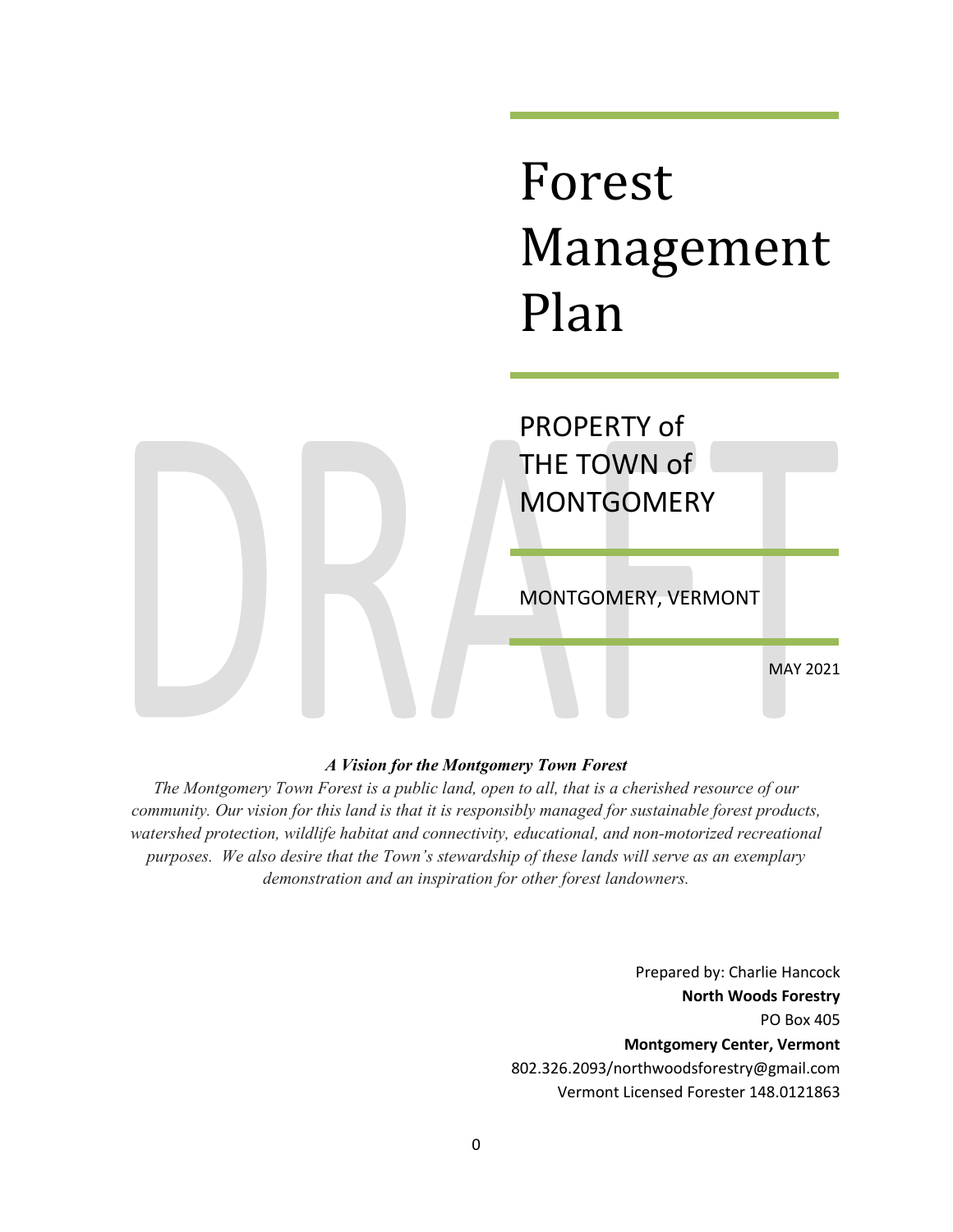|      | <b>Table of Content</b>                                | Page No.       |  |
|------|--------------------------------------------------------|----------------|--|
| I.   | Property Data Summary                                  | 2              |  |
| Π.   | Introduction                                           | $\overline{2}$ |  |
| III. | <b>General Description</b>                             | 3              |  |
| IV.  | Management Planning                                    | 4              |  |
| V.   | <b>General Land Management Requirements</b>            |                |  |
|      | 1.<br>Forestry                                         | 5              |  |
|      | Water Quality<br>2.                                    | 6              |  |
|      | $\overline{3}$ .<br>Wildlife habitat                   | 7              |  |
|      | Rare, Threatened or Endangered Species<br>4.           | 9              |  |
|      | Forests of Recognized Importance<br>5.                 | 9              |  |
|      | Neotropical Songbird Habitat<br>6.                     | 9              |  |
|      | <b>Cultural Resources/Aesthetics</b><br>7 <sup>7</sup> | 10             |  |
|      | Recreation and Forest Roads<br>8.                      | 10             |  |
|      | 9. Forest Health                                       | 11             |  |
|      | 10. Carbon Sequestration and Climate Change            | 13             |  |
|      | 11. Logging Practices                                  | 13             |  |
|      | 12. Boundary Maintenance                               | 14             |  |
| VI.  | <b>Stand Analysis</b>                                  | 15             |  |
|      | Stand One<br>1.                                        | 16             |  |
|      | <b>Stand Two</b><br>2.                                 | 18             |  |
|      | <b>Stand Three</b><br>3.                               | 20             |  |
| VII. | Schedule of Management Activities                      | 22             |  |

# IX. Appendix

- 1. Glossary
- 2. Suggested Reading List
- 3. Crop Tree Release Information
- 4. EAB Information—UVA Standards for Management and FAQs
- 5. Climate Change Adaptations and Approaches Check-List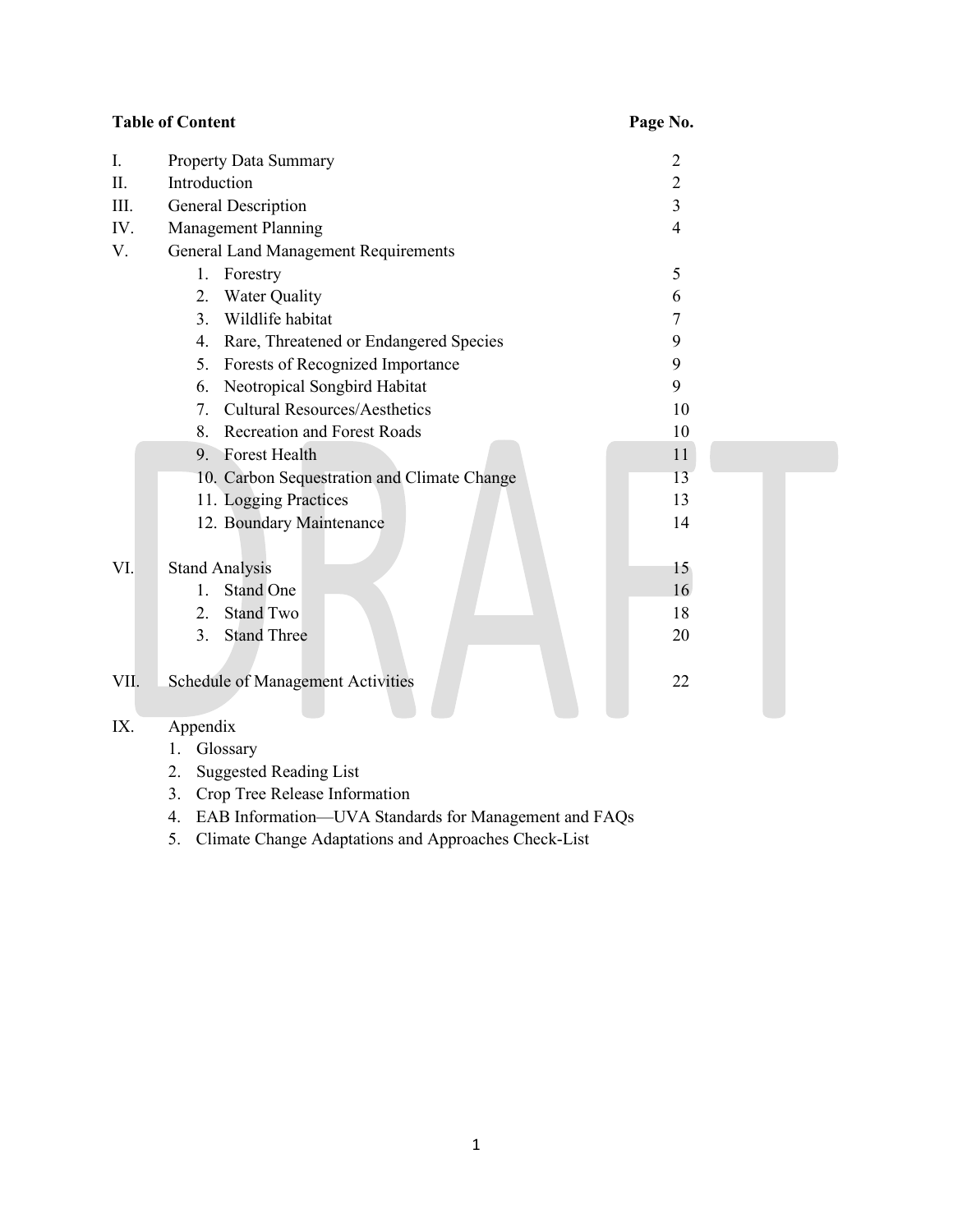# **I. Property Data Summary**

| Prepared for:                                   | The Town of Montgomery                                                     |
|-------------------------------------------------|----------------------------------------------------------------------------|
| Address:                                        | PO Box 364<br>Montgomery Center, VT 05471                                  |
| Phone:                                          | $(802)$ 326-4719                                                           |
| $SPAN$ #:                                       | 402-125-10896                                                              |
| Town Where Land is Located: Montgomery, Vermont |                                                                            |
| Grand List Acreage:                             | 50.3 acres                                                                 |
| Ortho Photo Number:                             | #136260, 140260; 2008                                                      |
| Sampling Method:                                | variable radius plot sampling; 10 baf prism                                |
| <b>Inventory Date:</b>                          | May 8 <sup>th</sup> 2021                                                   |
| <b>II.</b> Introduction                         |                                                                            |
|                                                 | This Forest Management Plan for the Montgomery Town Forest is designed to: |

- 1. Analyze the timber and non-timber related natural resources on the property
- 2. Identify property objectives within the framework of landowner goals
- 3. Make recommendations for any timber stand improvements that may be possible in light of current stand conditions
- 4. Make recommendations for wildlife habitat enhancement or to improve recreation potential
- 5. Fulfill the requirements of Vermont's Use Value Appraisal (Current Use) Program (although not eligible as this is a municipally owned parcel); to update the January 2005 Forest Management Plan for the parcel; to fulfill the requirements for the Natural Resource Conservation Service (NRCS) Conservation Activity Plan (CAP).
- 6. Outline a comprehensive Schedule of Management Activities for plan implementation.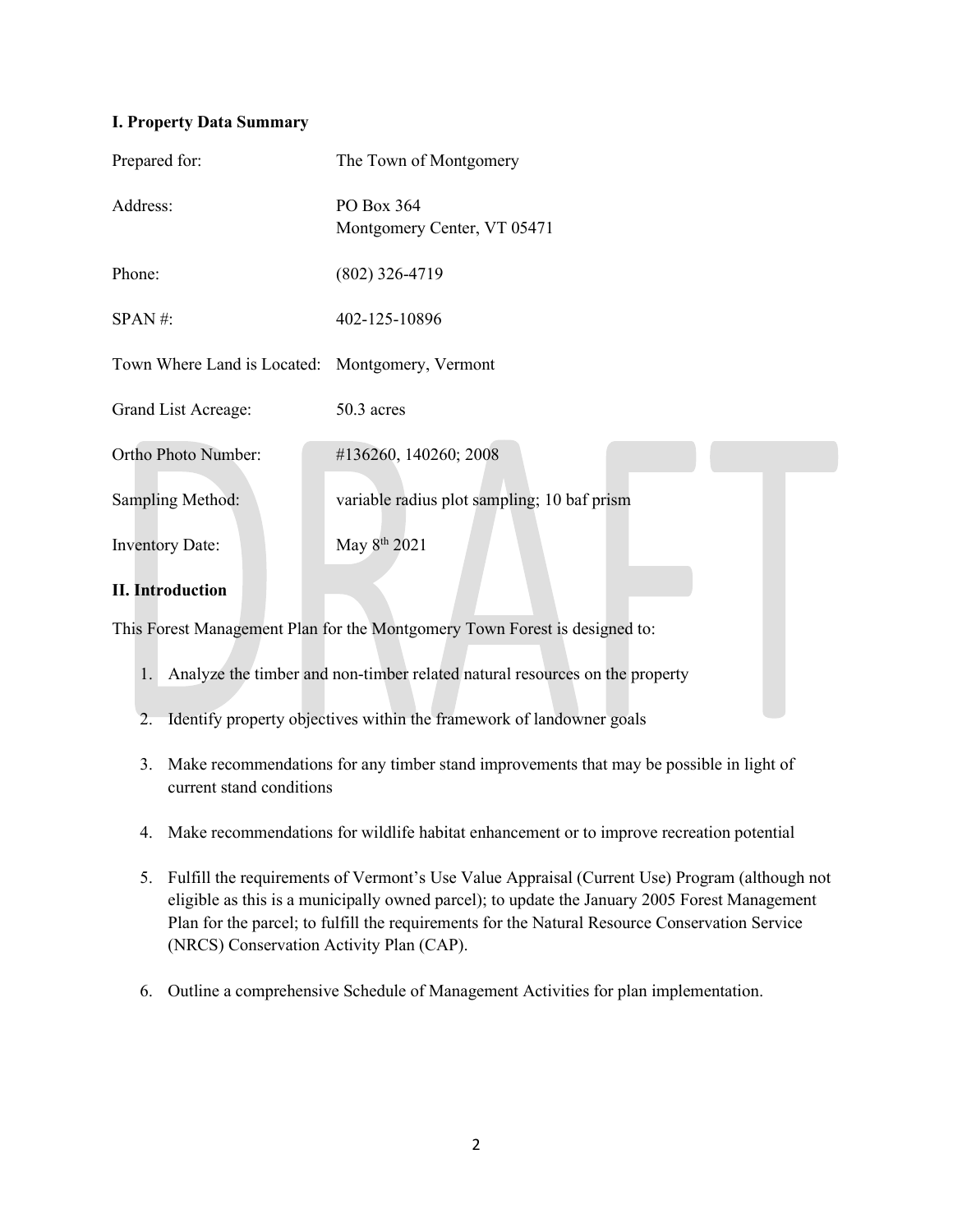#### **III. General Description**

The Montgomery Town Forest is located in the southwest portion of the town of Montgomery, west of West Hill Road, and adjacent the Enosburgh town line. Access is via Class IV road extending west from the snow plow turn around at the junction with West Hill Extension. The eastern boundary of the parcel is West Hill Brook. The property is listed at 50.3 acres, with the entirety in productive forest. The terrain on the property is gradually sloping to the east. Future harvest operations utilizing heavy equipment may be limited to winter frozen ground conditions on portions of the property due to soil types and associated erosion concerns, though summer harvesting is recommended when feasible in some stands to scarify soil and encourage greater regeneration in priority species.

The property is located in the Northern Green Mountain biophysical region. The summer temperatures in this region are often 20 degrees cooler than the Champlain Valley. The Northern Green Mountains have the shortest growing season, and the coldest winter temperatures in Vermont are found on northern slopes. Annual precipitation can also be much greater, receiving up to twice as much as in the Champlain Valley. The present formation of the Greens is the result of glacial activity that carved the older metamorphic bedrock of these mountains 20,000 years ago.

The dominant soils found on the property are of the Woodstock rock-outcrop complex, Cabot, and Peru series. *Woodstock* soils make up about 30% of Franklin county soils. The Woodstock out-crop soils are a mix of Woodstock, Tunbridge, and Stowe soils that are intermixed with a bedrock primarily composed of Schist. The Schist bedrock is generally low in essential nutrients, but local sources of enrichment do exist. The bedrock will make up 40-50% of the area, with the Woodstock soils making up another 40%. The Tunbridge and Stowe soils are minor components. This soil type is excessively well-drained, with pockets of deeper loamy soil that has accumulated in undulating depressions over the years since the last glaciation. They are relatively shallow to bedrock (12-20"), potentially restricting root development, and are excessively to somewhat excessively well drained. The productivity on Woodstock soils is good, especially where soil had accumulated in the many hollows and between rock outcroppings. Woodstock soils have a forest productivity rating of II. *Cabot* soils are extremely stony and formed in glacial till that is derived from mainly schistose rock. These soils are deep and somewhat poorly drained and commonly have a fragipan at a depth or 12-15", creating a perched water table and seasonally wet soils or ponding after periods of heavy rain. These soils also have a productivity rating of II. *Peru* soils are deep, moderately well drained fine sandy loam and can be stony to extremely stony. They formed in glacial till derived from quartzite, phyllite and schistose rock. Like Cabot soils, they commonly have a fragipan, though deeper at about 20" which may result in a seasonally high water table as well as prevent root penetration. These soils are found on the slopes of the Green Mountains and in the Champlain Valley, and have a forest productivity rating of I, the highest productivity rating for forested soils in Vermont.

Long term objectives for the property are to conserve the land in a forested condition, and practice long term forest stewardship that increases the health of the forest and the quality of the timber resource. Primary objectives also include the enhancement of wildlife habitat, and the maintenance of forest aesthetics associated with recreational use of the parcel.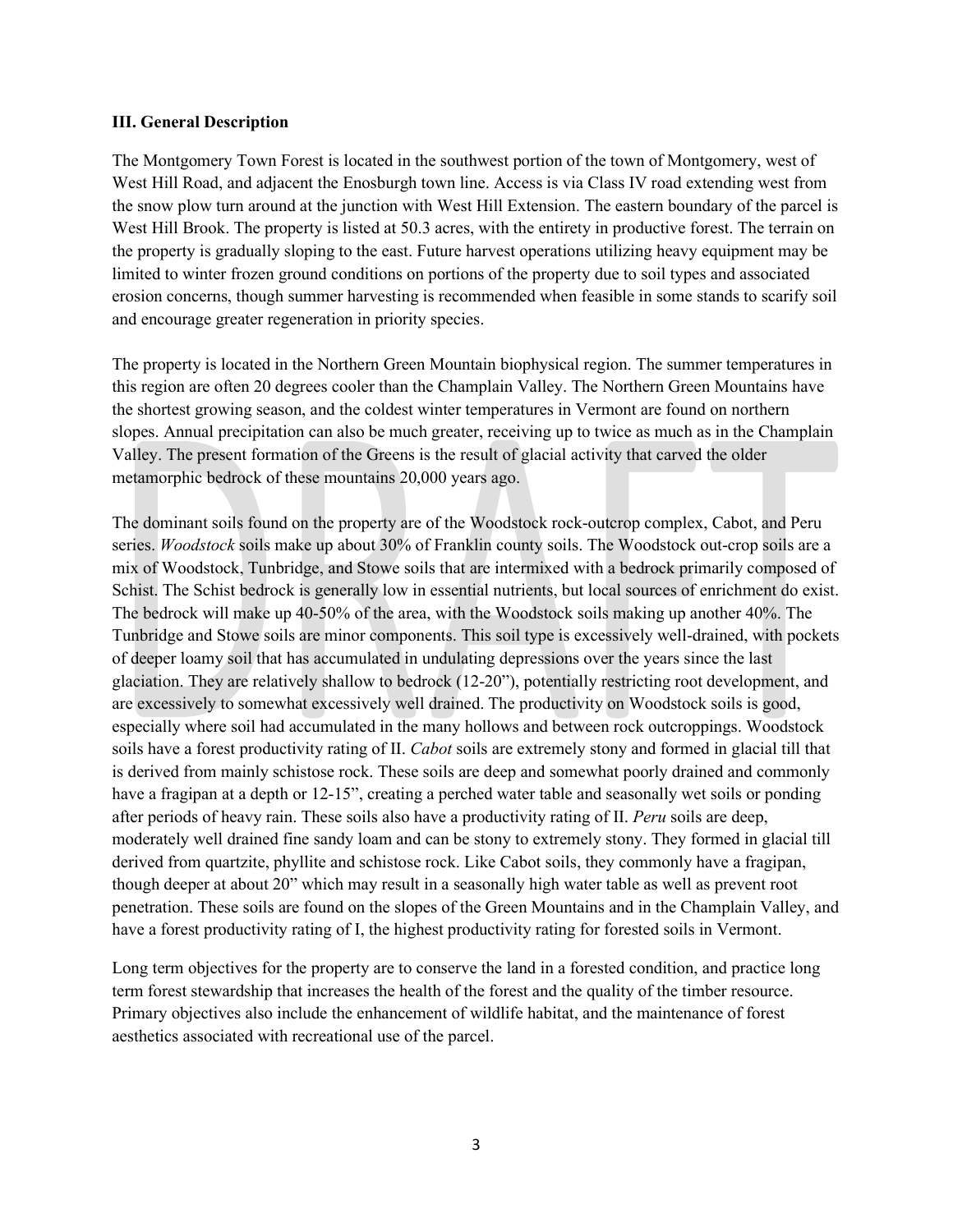#### **IV. Management Planning**

This Forest Management Plan is intended to be a guide in the ongoing management of the forest resources. It is designed for the 20-year period 2021-2041, with re-evaluation and updating on a ten-year cycle. A Schedule of Management Activities (Section VII) is included which specifies silvicultural treatments and other work for the 20 year period. Activities suggested for the immediate ten year period (2021-2031) are more detailed and specific than the following period. It is intended that upon reevaluation activities for the subsequent ten years be more clearly defined. It is understood that modifications to the plan activities or schedule may be necessary as landowner objectives change. *Any changes to the management activities prescribed herein must be approved by amendment by VT FPR Staff prior to execution.*

This management plan meets the requirements of the Use Value Appraisal Tax Program (*although the parcel is not eligible for enrollment given that it is municipally owned—information here for educational purposes).* Use Value Appraisal status requires a commitment by the landowner to implement the plan as specified in the Schedule of Management Activities. Compliance with the plan is monitored by completion of each of the prescribed activities. It should be noted that the indicated year of implementation is, in most cases, a suggested time schedule that can be adjusted to compensate for market conditions, operating conditions as influenced by the weather, and other reasonable factors that might cause postponement or delay. Use Value guidelines allow for carrying out the individual prescribed activities within three years before or after the date. Compliance with the Use Value Appraisal Program and the management plan is reviewed annually through submission of a conformance report indicating activities completed, and by periodic field review by the County Forester. Landowners should be aware that when they place their land in the Use Value Program there is a permanent lien attached to their Deed by the State. This lien is removed if the state can no longer fund the program or if the landowner pays the land use change tax. The land use change tax is ten percent (10%) of the assessed fair market value on any land discontinued from the program, regardless of how long the land has been enrolled.

This Forest Management Plan also meets the requirements of the Natural Resource Conservation Service (NRCS) Vermont Conservation Activity Plan (CAP) program. Individual practices with the potential to be implemented on the property through the Environmental Quality Incentives Program (EQIP) are identified here-in, the location of which shown on the Forest Stand Map which accompanies this plan.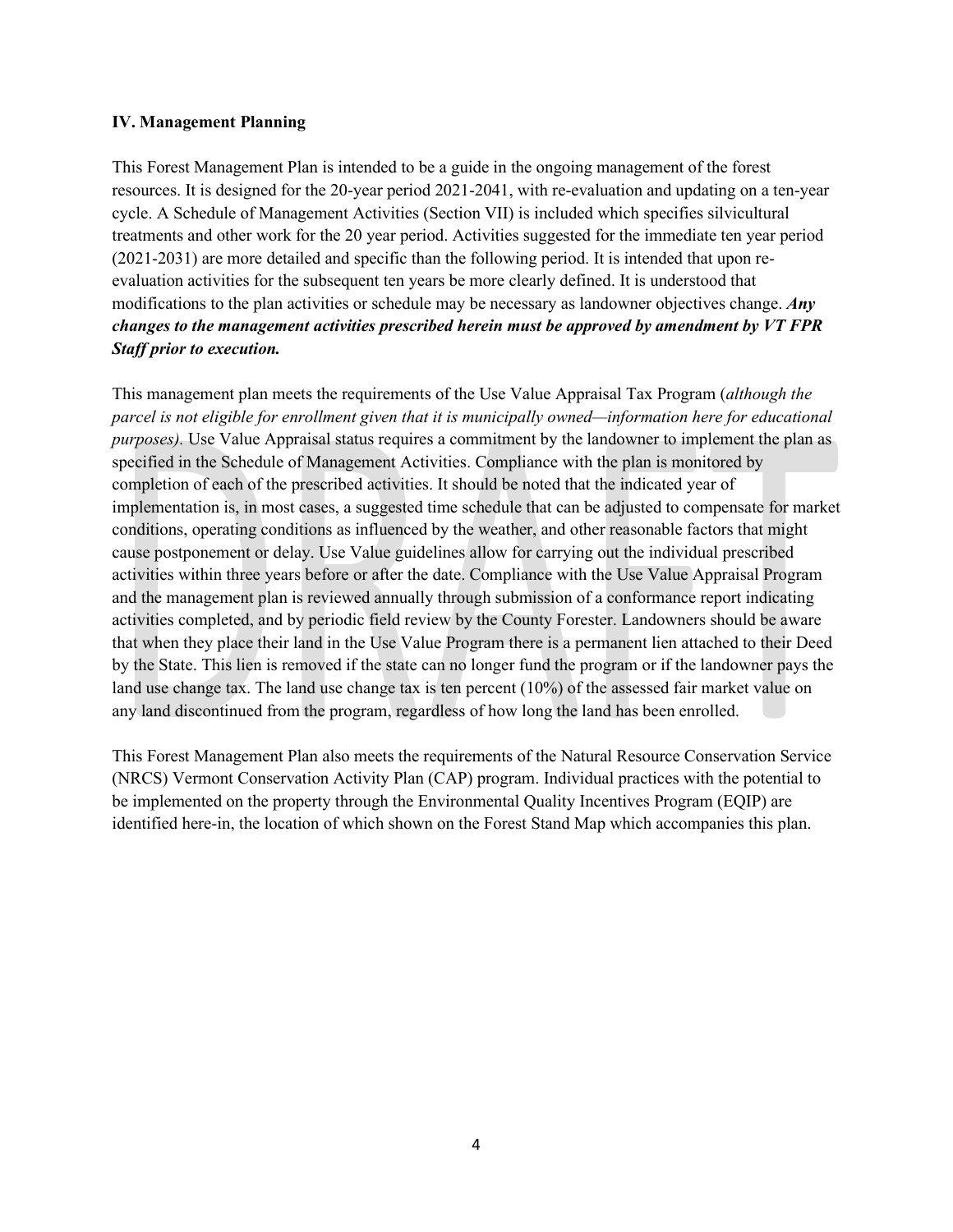#### **V. General Land Management Requirements**

#### **Forestry**

Landowner objectives identify long term forest management that increases the health of the forest and the quality of the timber resource in concert with other objectives, primarily sugarbush management. As is evident on the property, there are a mixture of desirable and undesirable species, well-formed and misshaped trees, healthy and diseased trees, young growing stock, and mature timber. Management activities on the property are designed to remove defective and over-mature trees not retained as legacies, as well as a portion of the mature sawtimber, releasing quality stems in the understory while at the same time maintaining an ideal stocking for the production of high quality saw timber. Thinning is recommended in areas which have become over-stocked or are reaching a fully stocked condition in an effort to increase tree growth and vigor, and allow for full crown development. Harvests will also allow for the advancement of established regeneration, though regeneration is generally not a problem on the property. Species to be managed for on the property include sugar maple, white ash, northern red oak, black cherry, red maple, yellow birch, eastern hemlock, balsam fir, and red spruce. Trees should be selected based on stem character and crown development, as well as overall health and vigor. Amenities to wildlife such as mast, browse and cover should be considered as well. Both even-aged and uneven-aged silvicultural techniques will be implemented on the property. Other stands will be converted to an uneven-aged structure in the future. Specific recommendations based on the inventory conducted, follow in Section VI.

In an even-aged system the goal is to create large disturbances that result in the establishment of shade intolerant species such as pine, oak, birch or aspen. This system is also appropriate for natural communities that in nature regenerate after larger disturbances from wind or insect defoliation such as spruce-fir. The shelterwood system is an even-aged method for regenerating more shade tolerant species. An overstory is retained in the stand until the desired regeneration has become established. In all evenaged methods the overstory is eventually removed. A delayed shelterwood could retain a component of the overstory.

In an all-aged management system the goal is to mimic an undisturbed natural forest. In an undisturbed site, the trees will grow to biological maturity and die as individual trees or in small groups due to minor wind-throw events. In Vermont, the climax types that regenerate themselves and develop an all-aged system are northern hardwood (beech-birch-maple), hemlock, and red spruce. This natural disturbance paradigm for management coincides with small, frequent disturbances forming canopy gaps that result in diverse mosaic of age classes dominated by late successional species.

The all-aged system has an equal distribution of stand basal area in each of the following age classes: sapling, poles and sawtimber. The sawtimber class is further broken into small, medium and large sawtimber. All-aged management is generally more intense in terms of planning, and number of treatments over time than even-aged management; however, the all-aged silvicultural techniques have less overall impact to the site. The amount harvested at each entry is less than in an even-aged harvesting system. The all-aged system is also more aesthetically pleasing because large diameter trees are always retained to maintain the size distribution. These large diameter trees include final crop trees that will bring the highest return for timber, as well as trees that will be retained for their wildlife or aesthetic value. These latter trees will not be cut but left to natural senescence.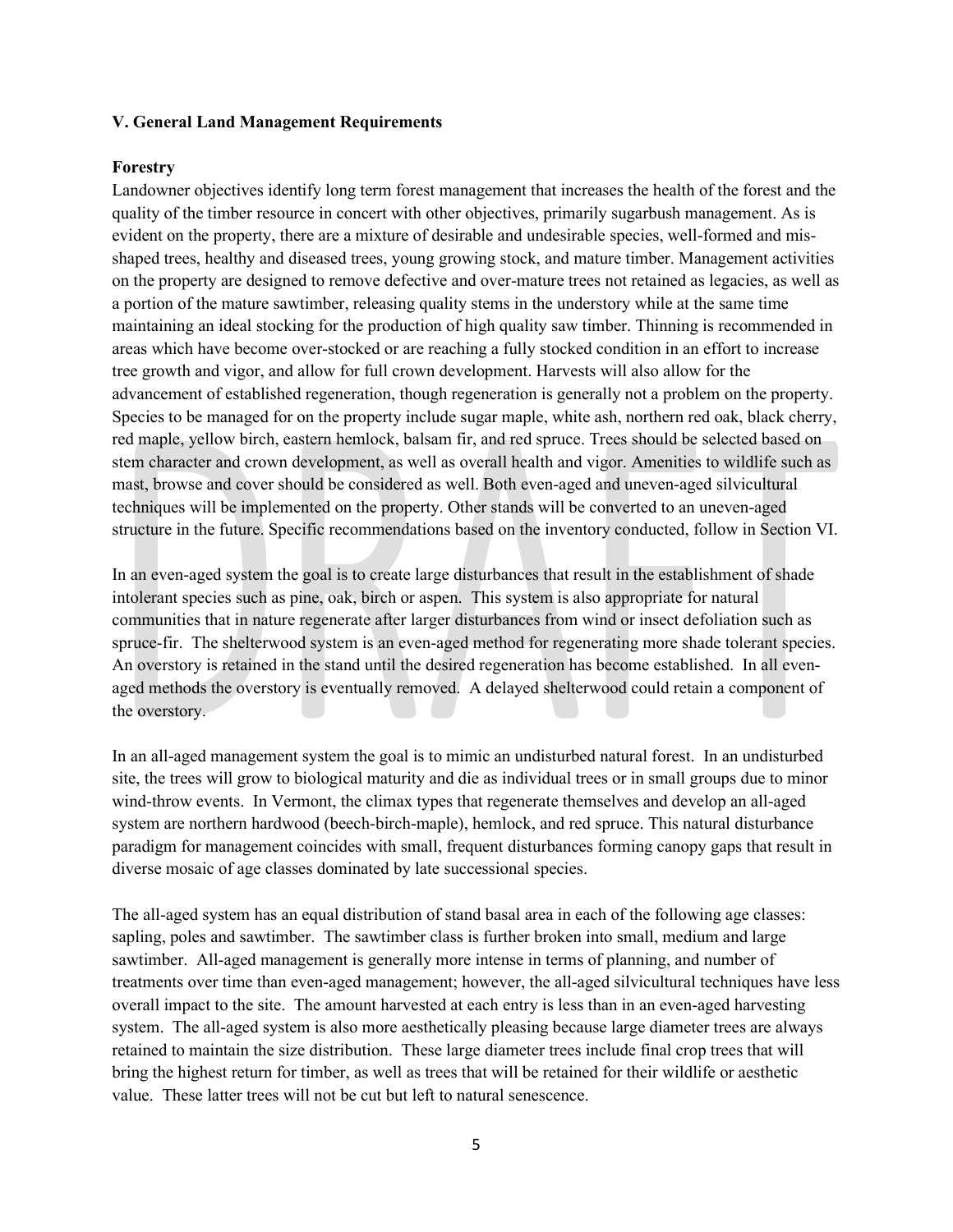In order to establish a stand-structure goal, it is necessary to determine its present structure. Diameter distributions are approximated by a reverse J-shaped curve, with a slope of q, the quotient between numbers of successively smaller diameter classes. The stand structural goal does not remain fixed throughout the stand development period, but management is directed at increasing the proportion of sawtimber or lowering the Q value. Stand Q values range from 1.3 to 2.0. The lower Q values correspond to a higher percentage of sawtimber. Better sites approach a lower Q value than poor sites.

# **Water Quality**

One of the most critical measures of a healthy forest is the ability to produce clean, clear water. The protection of streams, seeps, vernal pools and other wetlands is crucial for the maintenance and improvement of Vermont's water quality and aquatic habitat. Careful management of all forestry activities on the property is of high importance as run-off into waterways can lead to increased turbidity and reduced available oxygen content. A lack of shade can also increase water temperatures.

Riparian ESTA (Ecologically Significant Treatment Area) has been designated along West Hill Brook and the large perennial stream which bisects the southern portion of the parcel west to east. While most riparian areas are well suited for some degree of active forest management, others have characteristics making them ecologically inappropriate for timber harvesting and may be enrolled in UVA as ESTAs. The lands adjacent to streams, rivers, lakes, and ponds are specialized ecological areas that provide numerous functions, including protecting water quality and aquatic habitat, providing terrestrial wildlife travel corridors, supporting significant natural communities and adjacent wetlands, and protecting channel-forming processes and channel stability. Riparian areas are generally managed according to Acceptable Management Practices (AMPs) to protect surface waters from harmful discharges, but the riparian zones on the property deserve special treatment to protect riparian functions. The areas designated on the Montgomery Town Forest parcel as a Riparian ESTA is based on channel size and character, as well as the soil character of the surround slopes, and function of flood resiliency. ESTA boundaries are based on topography, as well as the latest Lidar data for this area which shows the bounds of the fluvial erosion hazard area within which the river will continue to move, as well as seasonally flooding occurs. The significant contributions to habitat and connectivity also support this designation. The Riparian ESTA on the property will be considered a no-cut zone, with the only active management the control of invasive species (as needed).

A 100 ft. buffer should be maintained on all other perennial drainages found on the parcel, within which stocking levels should be maintained at or above the B-line on the appropriate Northern Hardwood or Mixedwood stocking guide, with canopy openings extending into the buffer no more than 0.2 acre in size. A similar buffer at 50 ft. should be maintained on all ephemeral drainages encountered during future harvest operations.

The number and width of stream crossings within riparian buffers shall be kept to a minimum. *In addition as well as a condition of enrollment in Vermont's Use Value Appraisal Program, all Acceptable Management Practices (AMP's) will be in place during any logging operation to prevent discharge into water bodies or sources.*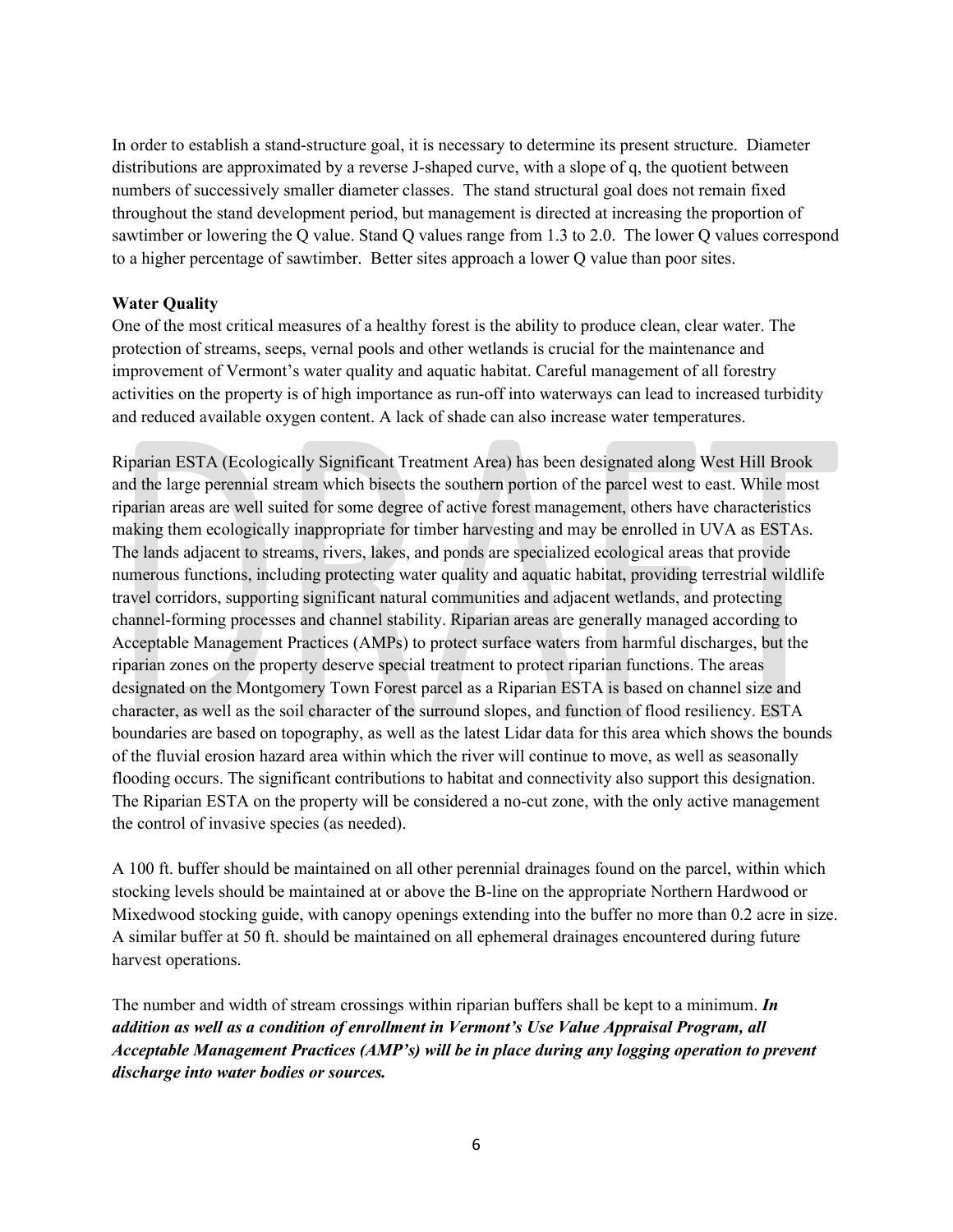#### **Wildlife Habitat**

With some exceptions, wildlife can benefit from careful manipulation of the land. Forest management activities will create openings in the forest canopy, create slash for cover, and stimulate re-growth for wildlife browse and fruit and seed production. In general, the more diverse the flora (vegetation) in an area is in species and richness, the healthier and more diverse in fauna (wildlife) it will be.

Perhaps the most significant feature of the property concerning wildlife is it's adjacency to large unfragmented and conserved forest blocks. The Town Forest property sits at the northern extent of an unfragmented forest block of over 25,000 acres that extends between Belvidere, Montgomery, Bakersfield and Enosburg (Enosburg Mountain Road, a seasonal Class IV road, is not considered a fragmenting feature). This includes both private lands, as well as lands conserved by the State of Vermont as well as the former Atlas timber lands conserved by the Vermont Land Trust. Looking at an even greater scale though partially fragmented by roads—the Town Forest property sits within an over 60,000 acres forest block that extends south from Canada to Waterville and Johnson. This area connects with additional blocks of unfragmented forest to the south totaling more than 30,000 acres, and encompassing a major travel corridor for wildlife between the northern Green Mountains and Sutton Range in Quebec, province of Canada. The area has been identified by Two Countries One Forest (2C1F) as one of nine critical linkage areas within the greater Northern Forest. Because of its connection to much larger forest systems, the potential species diversity on this property is much greater than adjacent parcels fragmented by development. One of the most destructive development practices to affect wildlife habitat is the fragmentation of the forest. Wilderness loving species such as bear, lynx, bobcat, moose, fisher, and even the catamount (puma) need very large areas to thrive. This property has the potential to support fisher, bobcat and moose, as well as black bear.

Other than Lynx and Catamount, black bear is currently as close to a "wilderness species" as we have in Vermont in that the bear require vast areas of undeveloped forestland for concealment and solitude. Black bear seek out areas that have low human impact such as wetlands and remote, rough terrain. Good black bear habitat requires a mix of hardwoods and softwoods, abandoned farmland, small forest cuttings, swamps and mountain terrain. Old logging roads and small clear cuts which have reverted to berries are a favored habitat when interspersed with mature hardwoods. The large home range of black bear (up to 180 square miles) makes black bear management impractical in meeting all the habitat needs, but there are practices that may be implemented on the property that would greatly benefit bear. Black bear return to the same area year after year to feed on beech nuts of certain trees. Bear will climb the mature beech trees to access the nuts, leaving tell-tale claw marks year after year, and often bear damage can be mistaken for ice damage as bear will reach out and pull branches into the main stem, creating "bear nests". Apples are also a major late food source. Spring and summer foods are primarily grasses, forbes and fruit (raspberries, blackberries, elderberries, etc.). Mature beech trees found on the property may be retained during future treatments, especially where occurring in small groves in a stand. Small patches may be implemented in areas of unacceptable growing stock to stimulate berry production.

The property has a number of other habitat characteristics that are beneficial to several wildlife species. There are abundant hard and soft mast species found on the property including American beech, black cherry, yellow birch. Hop hornbeam, and serviceberry.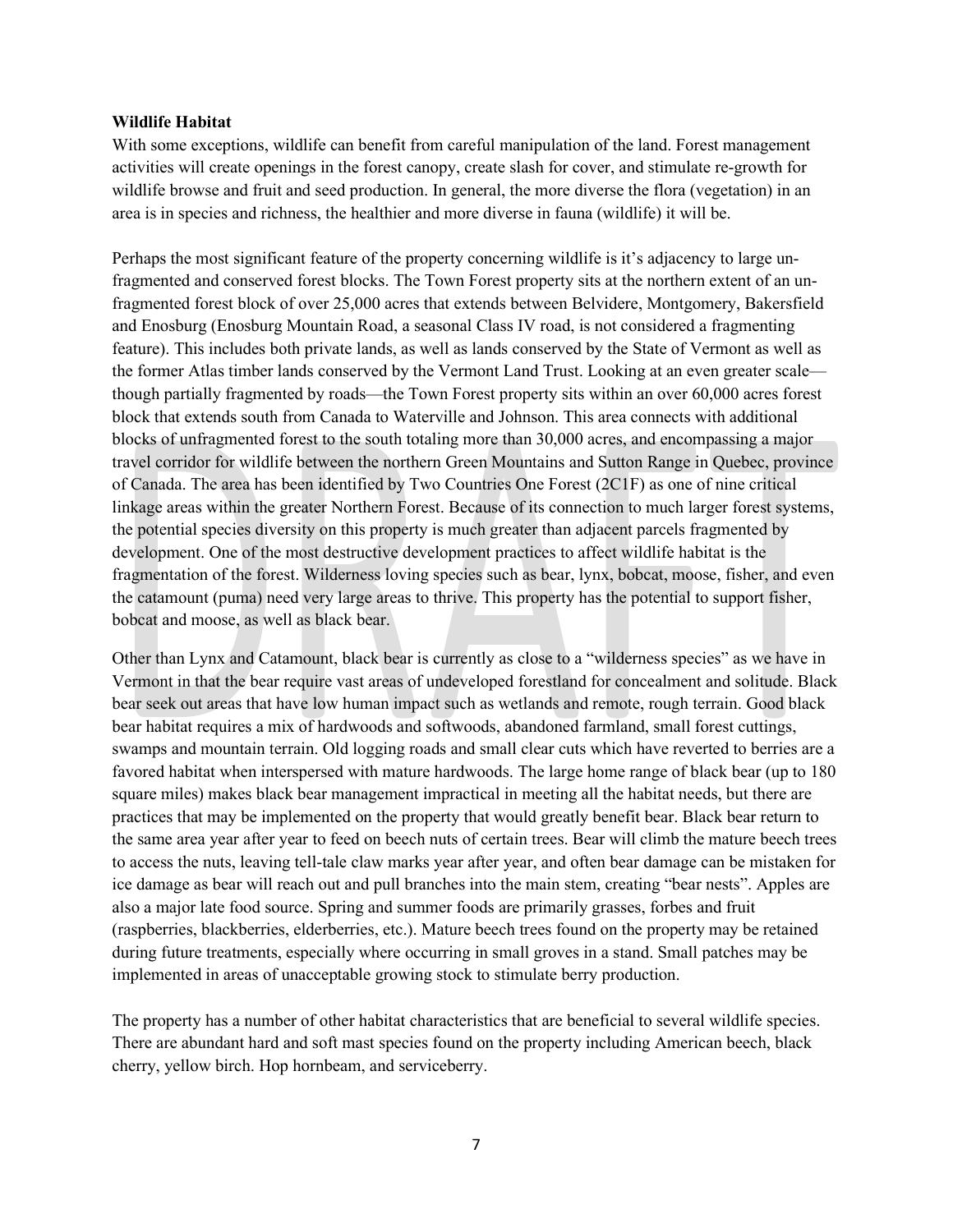Another important feature of the property are the larger diameter red maple and hemlock found through wooded portions of the parcel that have the potential to develop into den or cavity trees, if they are not already. Where appropriate, these trees should be retained as "*Legacy Trees*". Legacy trees are trees that are intentionally retained in the forest until they reach the end of their biological life span. These trees will become wildlife snag trees in the future. Snag trees are important because, as they decay, cavities are created inside them that can be used as den sites for many species. They also provide an important food source for woodpeckers that feed on the insects inhabiting them. Large branches or entire trees of this diameter that have fallen to the forest floor provide important down woody debris for use by small mammals and several amphibian species. Fisher is one species that prefers fallen hollow logs for denning and rearing young. *Targets for Snag and Course Woody Material Retention: Snags and cavity trees*: Retain and recruit a minimum of four secure snags or cavity trees per acre. These should include a diversity of diameters and sizes ranging from 5 to 6 inches to over 24 inches. Ideally, on each acre one snag over 24 inches should be retained or developed. *Downed woody material*: An ideal target would be to leave three to five stems at least 18 inches in diameter and 10 stems at least 14 inches in diameter per acre. All should be at least 16 feet long.

A number of seeps are also found on the parcel. A seep is a common but small community occurring on slopes or at the base of slopes, in coves or on benches. Groundwater discharge is evident at the margin of the seep. Hardpan or bedrock is a common impediment to downflow of water causing the groundwater to flow horizontally discharge at the surface. Seeps are often the headwaters of perennial streams and have often been used as sites for spring boxes that supply water to homesteads. Groundwater temperature in this region is usually within a few degrees of 47 degrees Fahrenheit. The flow of these warmer waters to the surface results in earlier spring growth and a winter water source. These sites are important for many species of wildlife. Characteristic amphibians include Spring Salamander, Northern Dusky Salamander, and Two-lined Salamander. The rare petalwing dragonfly is associated with seeps, and seeps are very important sites for Black Bear to feed in the early spring. Wild Turkey also frequent these through the winter to graze on forbes that may persist near the warmer water.

Most of the property has been mapped as Deer Wintering Area by the State of Vermont's Department of Fish and Wildlife, requiring special considerations: leaving a dense crown closure, protecting travel lanes (ideally they should be 200 ft. wide, comprised of dense softwoods cover, and located near a stream), maximizing and perpetuating the area of shelter, and providing preferred, accessible, browse. The area should be kept as diversified as possible, achieved by releasing regeneration and overtopped understory, thinning poles and small saw timber, and harvesting large sawtimber to stimulate regeneration. When these distinctly even-age practices are applied to many small, homogeneous patches by area regulation, uneven-aged structure results (*Management Guide for Deer Wintering Areas in Vermont* 1990. Vermont Department of Forests, Parks and Recreation and Department of Fish and Wildlife).

West Hill Brook is also a very important feature concerning wildlife (and water quality). The streams are excellent habitat for brook trout, several amphibians, and other aquatic species. In addition, mink, raccoon, fisher, several raptor species such as barred owl and a variety of songbirds use the stream and associated riparian zone. Other species such as black bear, deer and several bat species use the stream as a travel corridor. Proper management of the riparian zone will ensure that the stream habitat function is maintained.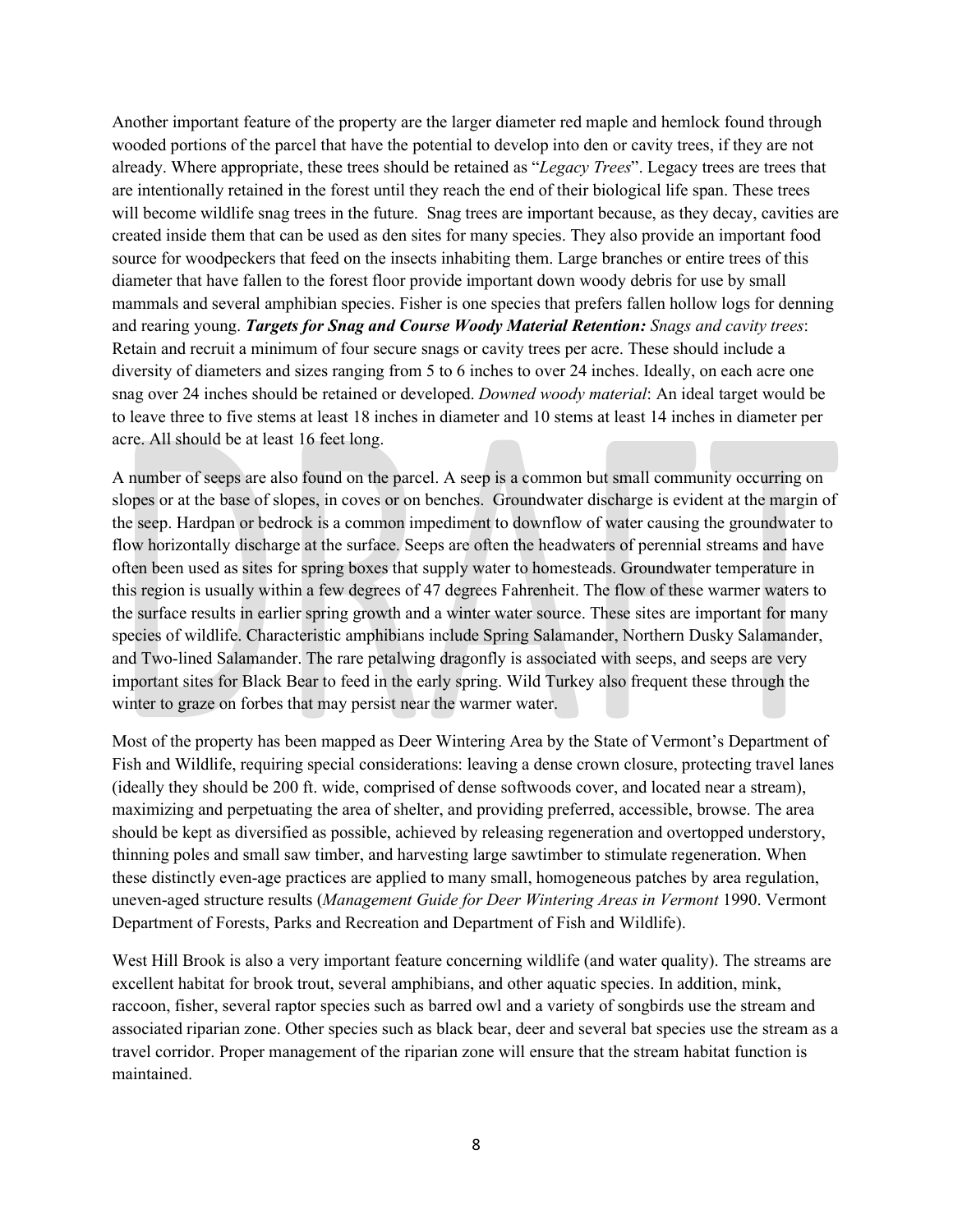#### **Rare, Threatened or Endangered Species**

A rare species is one that has only a few populations in the state and that faces threats to its continued existence in Vermont. Rare species face threats from development of their habitat, harassment, collection, and suppression of natural processes, such as fire. The Vermont Fish and Wildlife Department uses a ranking scheme that describes the rarity of species in Vermont. The range is from S1 (very rare) to S5 (common and widespread). Species are assigned a rank based on the number of known occurrences, the population size, and the degree to which the populations are threatened. For example, creeping juniper and lake sturgeon are S1 species, whereas sugar maple and raccoons are S5 species. Using this system, biologists and other experts assign an S1 rank to a species when it may occur in five or fewer populations in the state and/or when the species is threatened with extinction. Rare species with six to 20 populations are given an S2 rank; threats are also considered. Species with 21 to 100 populations are assigned a S3 rank and are generally considered to be uncommon or a watch-list species. The Vermont Non-game and Natural Heritage program (NNHP) part of the VT Fish and Wildlife Departments Wildlife division, maintains an inventory of Rare, Threatened and Endangered (RTE) species in Vermont. No occurrence of an RTE species or natural community has been documented on the Montgomery Town Forest property at this time.

#### **Forests of Recognized Importance (FORI)**

No Forests of Recognized Importance have been documented on site

#### **Neo-Tropical Songbird Habitat**

Songbird habitat is discussed separately from the general wildlife habitat in an attempt to highlight its special nature. Some neo-tropical songbirds are currently in decline for a variety of reasons, some due to habitat loss in the breeding territory and some due to habitat loss in wintering grounds. Northern Vermont is breeding habitat for these songbirds. Providing optimum breeding habitat will go a long way in allowing long term success for these species. The following songbirds are the species considered "responsibility birds" by Audubon Vermont (The Birder's Dozen): American woodcock, yellow-bellied sapsucker, eastern wood-pewee, blue-headed vireo (stable), veery, wood thrush, chestnut-sided warbler, black-throated blue warbler (stable), black-throated green warbler, Canada warbler, white throated sparrow, and scarlet tanager (stable).

The following management practices may be implemented to maintain and improve habitat for these at risk songbirds. It is important to understand that not all practices can be implemented on every property. Specific management practices will be highlighted in each stand description where applicable.

1) Create and enhance vertical structure; one way to accomplish this is to manage using single tree and small group selection silviculture, and to create small gap openings in the forest canopy.

2) Limit management activities to late summer, fall or winter, to minimize impact on nesting birds.

3) Keep forest buffers along streams.

4) Retain a percentage of fruit bearing overstory trees when harvesting, including beech, oak and black cherry, as well as mid layer trees such as serviceberry and apple where present.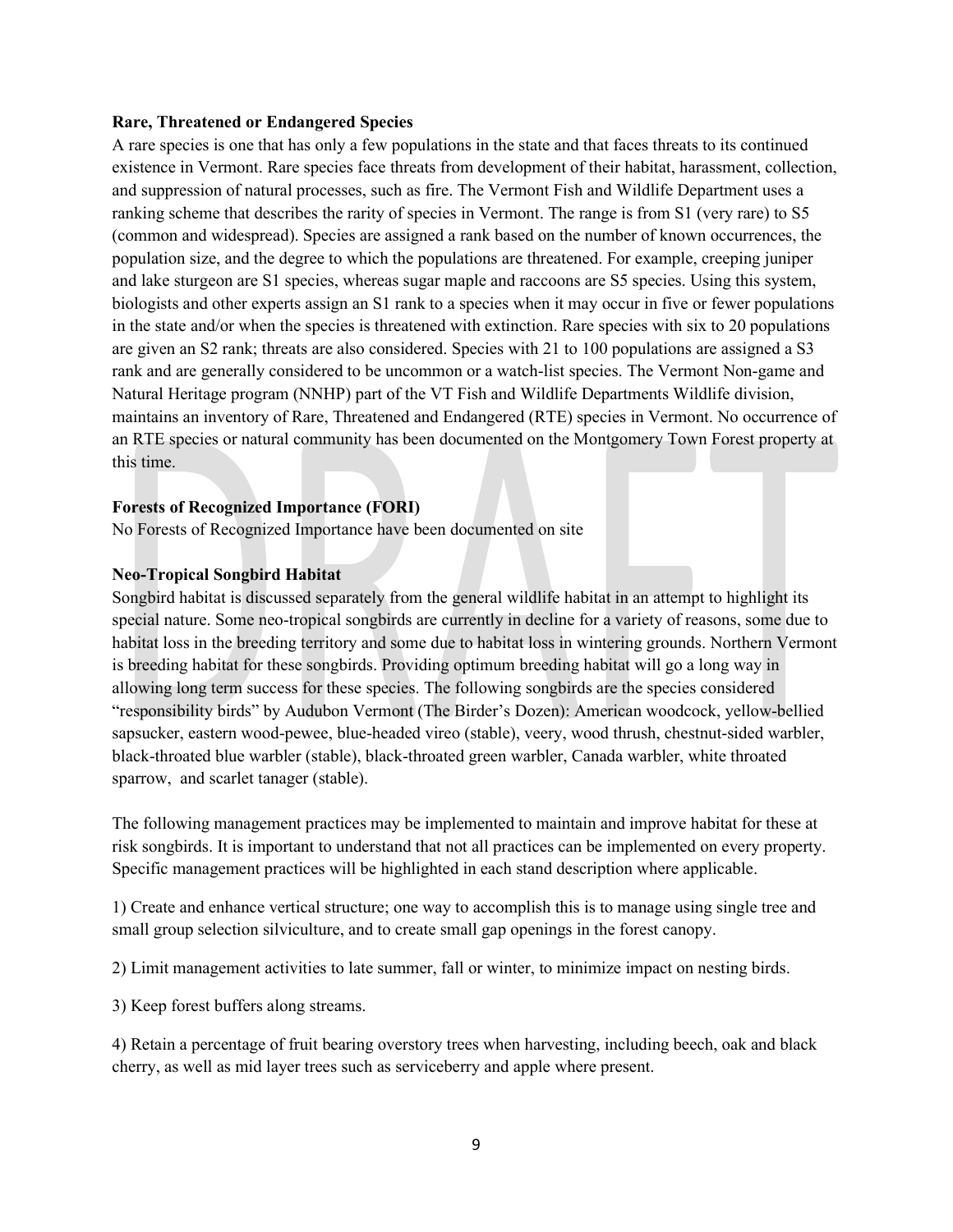5) Retain deadwood including standing snags and downed trees. Dead or dying trees will provide roosting, perching, foraging and nesting sites for roughly 40 bird species.

6) Soften edges between habitats. Negative edge effects caused by predation and nest parasitism can be minimized by feathering the edge, or developing irregular shaped edges.

7) Maximize forest interior. Forest blocks greater than 50 acres will increase the diversity of birds your woodlot can support. Forest interior is defined as habitat that occurs in unbroken forest at least 200-300 feet from the habitat edge. This is important for species such as scarlet tanager, black-throated green and black-throated blue warbler, and eastern wood-pewee.

8) Conversely, retain early-successional forest habitat. Early-successional habitat may be accomplished through patch cutting or managing abandoned agricultural land. Patch cuts may be created for early successional bird species such as chestnut-sided warbler, veery, and woodcock. The woodcock needs specialized habitat and where applicable will be discussed in detail in the stand descriptions

# **Cultural Resources and Aesthetics**

Aesthetics is a factor that should be taken into account while completing any type of project on the property, whether it is forestry, wildlife or recreation related. Aesthetically important areas should be maintained and enhanced. Unique natural features such as unusually large and unique trees and shrubs should be preserved in their natural state. Individual large trees may be identified as "Legacy Trees" that will remain in the stand throughout all harvesting operations. These trees should be retained for aesthetics, as seed trees, and as future den and cavity trees for wildlife use.

Unique cultural resources should also be considered during future management activities on the property. These include old cellar holes, stone foundations, sugar arches or stone lined wells with potential historic value. Cultural resources of note documented during the present inventory include an old sugarhouse foundation adjacent the northern boundary of the parcel. Culture resources should be protected during any future harvesting operations on the parcel.

#### **Recreation and Forest Roads**

The parcel features a small trail network, accessing forested areas from the Class IV road south. The most developed portion of this network is shown on the Forest Stand Map. These trails provide potential opportunity for a number of activities including cross country skiing, snowshoeing, hiking, mountain biking, bird watching and wildlife viewing, and hunting, in addition to aiding in any potential future harvest operations.

Roads and trails may be kept clear by hand, or cleared and stumped using a dozer or excavator as needed. Trail improvements are necessary and required to guard against erosion and soils loss, especially where sedimentation into water sources is a concern. Specific attention should be directed at remediating the section of trail associated with the mapped stream crossing, where significant erosion is occurring within 200-300' on each side of the stream. Smoothing and grading is necessary, with installation of water bars and a permanent crossing structure installed. *As a condition of enrollment in Vermont's Use Value Appraisal Program all AMPs shall be in place during and following any logging operation to prevent discharge into water bodies or sources.* Future expansion of the trail network for enhanced recreational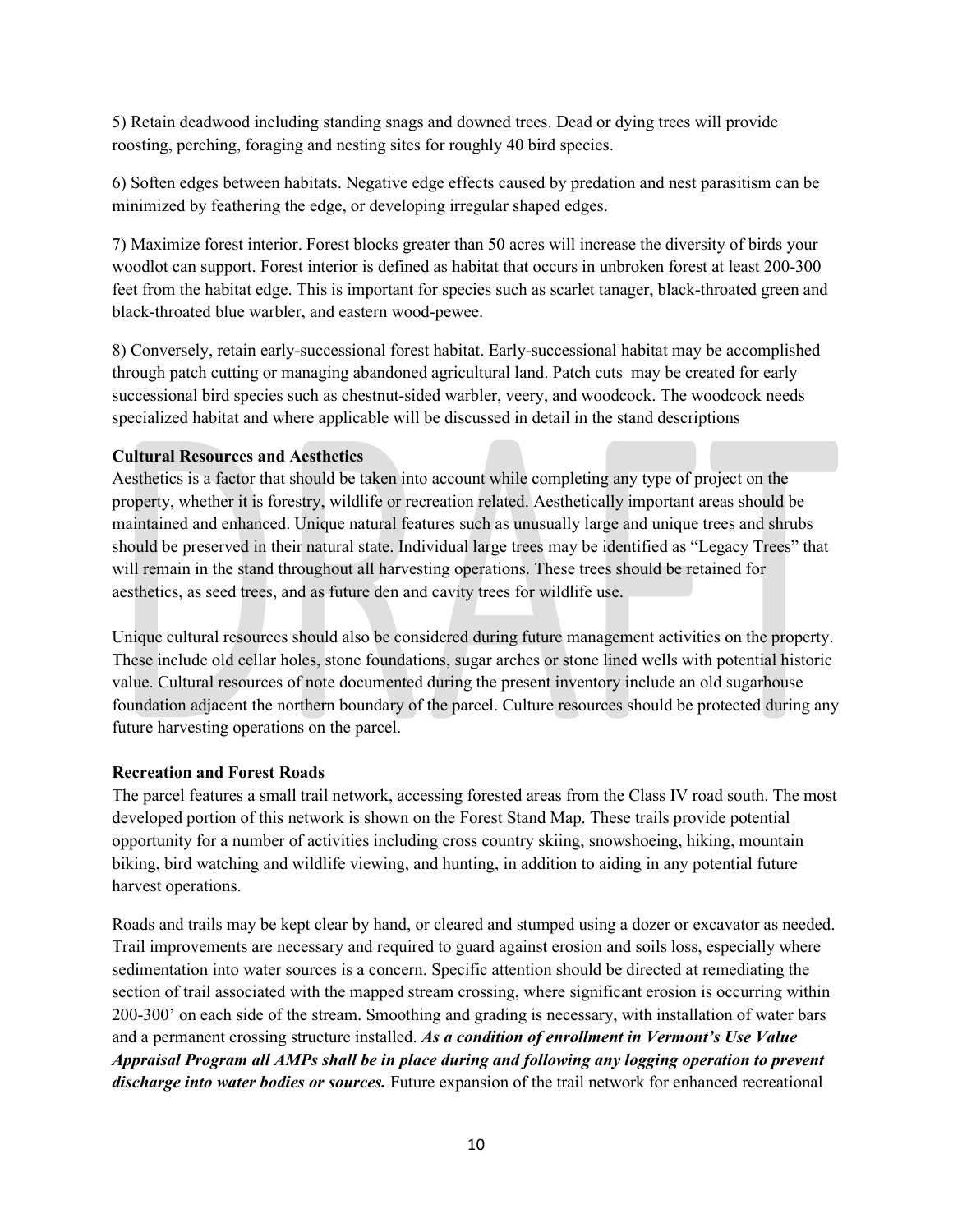experiences my be developed in partnership with local entities including the Conservation Commission, Recreation Board, and Grateful Treads mountain buke club.

If, during the course of any future harvesting activities on the parcel, weather or soil conditions are such that severe damage to truck roads, skid roads, or landings would result from continued operation, or the potential for a violation of the state AMPs (discharge into water courses, etc.) work will be temporarily shut down until the concern can be addressed.

#### **Forest Health**

While a number of forest pathogens/pests were noted on the property, there were no overtly significant forest health issues noted at the time of the inventory. Most pests are associated with over-mature trees and the defect inherent in old timber. As harvesting activities periodically remove defective trees, the opportunity for disease infection and insect attack on residual timber is decreased. Future management for insect and disease control will focus on the timely removal of mature and over-mature trees not retained as legacies to maintain the population of insect and disease organisms to a tolerable level. No forest health issues were noted at levels of concern during the present inventory, however three of the specific diseases/pests noted on or adjacent to the property at present include:

#### *Beech bark disease*

This disease is an insect/fungal association. The beech is first infected by a very small scale insect that exudes a white waxy substance that covers the insect and is readily visible to the naked eye on the tree. Usually in a few years the fungal associate of this disease complex enters the tree through the feeding woods the insect has created. This fungus produces small red fruiting bodies that mature in the fall and become readily visible on affected trees. Over time a pocked mark appearance develops on the stem where callus tissue is produced to wall off the points of infection as the fungus spreads. Mortality in the tree usually takes several years as the fungus spreads and eventually disrupts the vascular system of the tree, as well as making it susceptible to attack from other diseases or forest pests. Some research indicates that extreme cold will kill the scale insect, which may explain why disease-free beech can be found in colder pockets. No control measure for this disease is known at this time. Diseased beech may be removed from the stand during associated treatments. Clean, healthy beech should be retained at the greatest extent possible.

#### *Sugar maple borer*

This insect infects pole-sized sugar maple trees that are stressed from overcrowding or suppression in the understory. Damage is caused by the larvae of the insect that feeds under the bark, creating a ridged wound across the main stem. While rarely killing the trees, this severely damages timber quality and overall value of the tree. The best defense against the pest is to remove infected trees during associated work, and maintaining stocking levels that allow for optimum growth and increased vigor. With sound forest management the likelihood of an infestation of this pest is unlikely.

#### *Euytepella canker*

This canker is associated with a fungus that attacks pole and sawtimber sized maples. All maples are affected, though sugar maple is the most common host. Once infected, the pathogen remains in the tree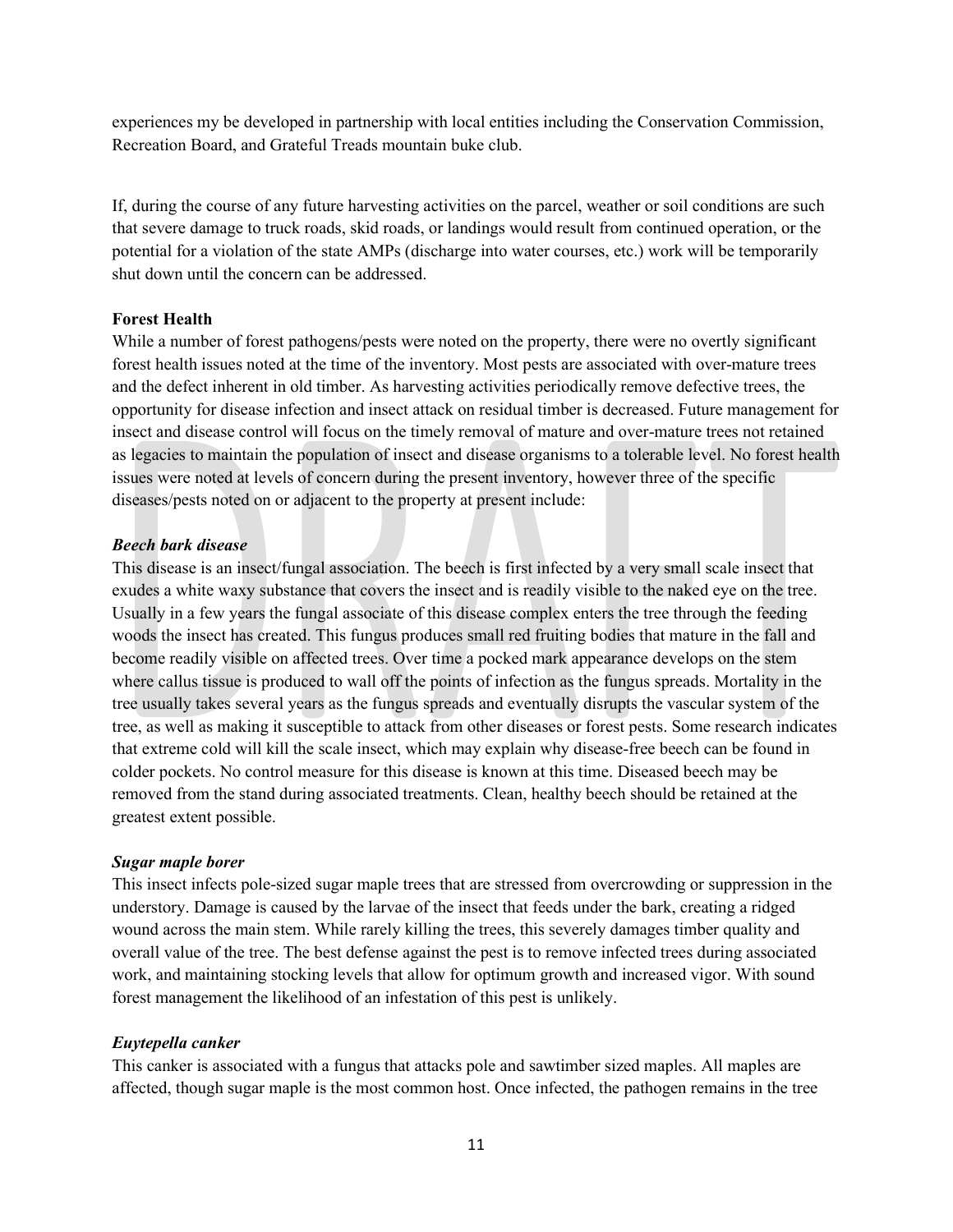for many years, developing a large concentric, calloused canker and severally deforms the tree, often giving the affected portion of the stem a humped or cobra head looking form. The canker not only reduces timber quality, but creates a weak point often leading to stem breakage. The most effective control of this pathogen is removing infected trees from the stand to remove the source of innoculum and limiting spread of the disease. As with most pathogens, the best defense is also to practice sound management that maintains a vigorous stand.

# *Invasive Species*

Another threat to forest health on the Town Forest property comes from the presence of invasive species noted in the area, principally buckthorn, barberry, honeysuckle, fragmities, and Japanese knotweed. Though not noted on the parcel during the present inventory, these have been found in the surrounding area, principally associated with the West Hill Stream corridor, where Japanese Knotweed has been documented. These are highly invasive species that can take over portions of the understory from native plants (greatly limiting long term development of the stand) and thrive in open sunlight common to stand openings and edges. Invasives should be cut and/or excavated if they are encountered in the woods or open portions in the future. Herbicide control is also an option. Invasive species control can be costly in both time and expense, however tackling the problem when populations are relatively low will make their eventual eradication possible, treating a defined portion of the property annually as feasible. Monitoring is most important in open areas and along wooded edges.

#### *Emerald Ash Borer*

[Emerald](https://vtinvasives.org/invasive/emerald-ash-borer) ash borer has now been confirmed in Franklin, Orange, Orleans, Washington, Caledonia, Bennington, Grand Isle, and Addison Counties in Vermont, and it's likely that additional confirmations will continue to be made this spring as the flight season resumes. These are the first emerald ash borer (EAB) infestations discovered in Vermont. Emerald ash borer was first discovered in the Detroit, Michigan area in 2002, though it is believed to have arrived in the 1990's. EAB is now known to be established in 32 states and three Canadian provinces. The beetle is about one half an inch and metallic green. Its larvae tunnel through the wood just under the bark of ash trees; killing the tree by cutting off the flow of nutrients. Healthy ash trees can die within 1-4 years of showing their first sign or symptom. All species of ash trees are susceptible.

As part of the ongoing response to the recent discovery of the Emerald Ash Borer (EAB) within the state, Vermont has joined the United States Department of Agriculture (USDA)'s 31-state quarantine boundary. The [quarantine](https://vtinvasives.org/quarantine-information) will help reduce the movement of infested ash wood to un-infested regions outside of Vermont's borders.

While EAB has not been documented on the parcel at this time, it's now a question of *when*, not *if* the insect will arrive. Given that, management will account for the potential impact of this pest, both economically and ecologically. General recommendations for management are found in *Use Value Appraisal Standards for Forest Management Related to Emerald Ash Borer Infestations*, found in the appendix to this plan. Specific recommendations by stand are found in Section VI of this plan. Additional information on EAB can be found at [https://vtinvasives.org/land/emerald-ash-borer-vermont,](https://vtinvasives.org/land/emerald-ash-borer-vermont) as well as in the appendix of this plan.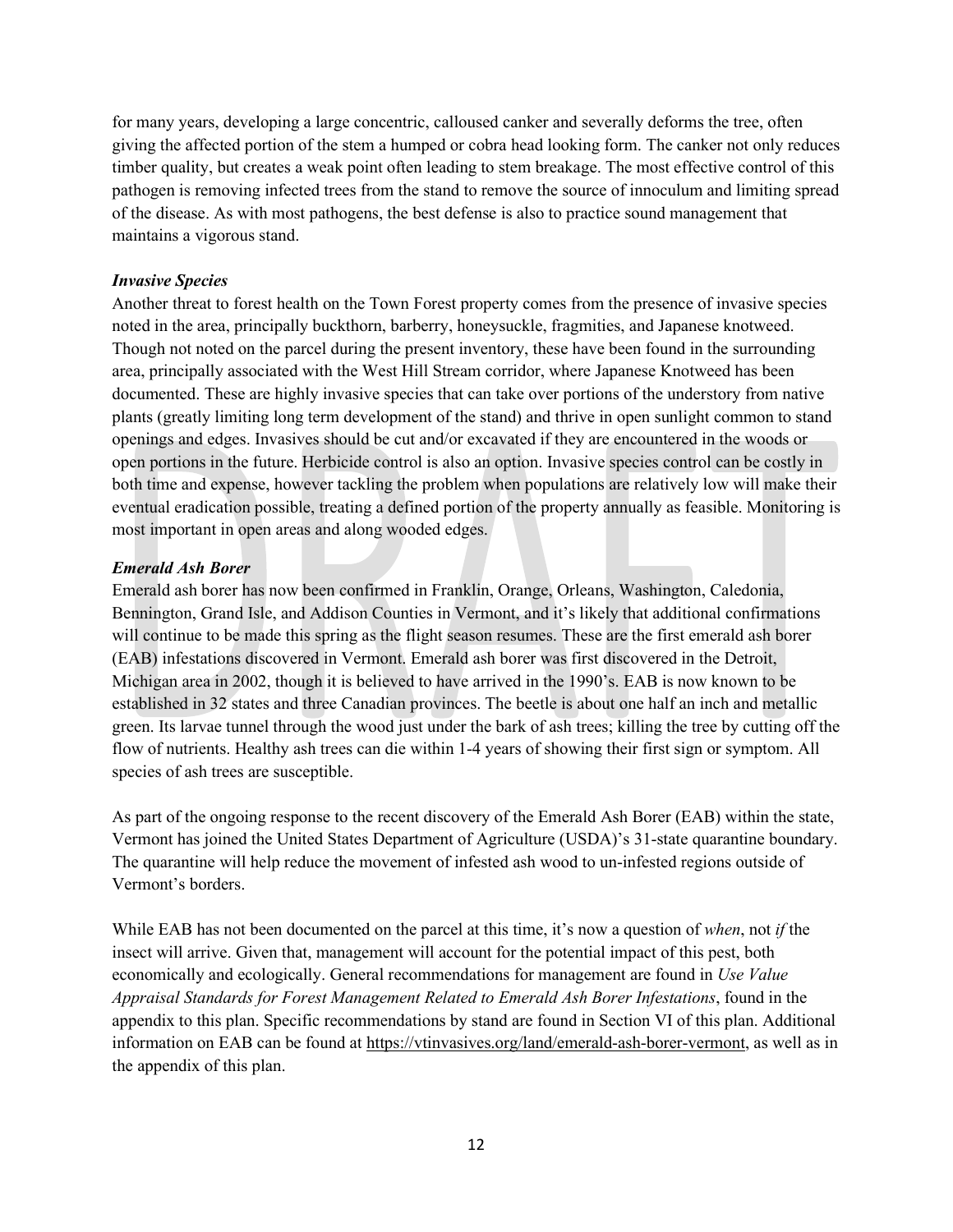#### **Carbon Sequestration and Climate Change**

While climate change is expected to have a number of wide-ranging impacts on the forests of Vermont, specific impacts identified that are of particular concern to the property include: Extreme and variable precipitation, shorter winters, changes in tree species ranges, and increased risk of natural disturbance. These impacts will create challenges to meeting landowner objectives.

In response to the threat of climate change forest management on the Town Forest property will adhere to the following strategies:

- 1. Sustain Fundamental Ecological functions
- 2. Reduce the impact of existing biological stressors
- 3. Protect forests from severe fire and wind disturbance
- 4. Maintain or create Refugia
- 5. Maintain and enhance species diversity and structural diversity
- 6. Increase ecosystem redundancy across the landscape
- 7. Promote landscape connectivity
- 8. Enhance genetic diversity
- 9. Facilitate community adjustments through species transitions
- 10. Plan for and respond to disturbance

A full list of Strategies and Actions is included as an appendix to this Management Plan (*Adaptation Strategies and Approaches (Butler et al. 2014))*. Many of these are already addressed in this plan (addressing species diversity, for example). As a next step to understanding how the Town Forest property could be affected by climate change, a detailed landscape analysis may be conducted to identify actions that are already identified in this Forest Stewardship Plan that are beneficial in light of climate change, as well as gaps in management.

#### **Logging Practices**

Management objectives identify the maintenance of healthy wildlife habitat, enhanced recreational opportunity, and aesthetics as complimentary uses with the prime objectives conservation and timber management. In order that these objectives are met, the use of experienced and capable logging contractors is essential. A clear understanding of stand treatment, and the selection and marking of trees for removal is required. Care should be exercised to minimize residual stand damage, maintain pleasing aesthetics, and work in accordance with Vermont water resource protection and general forestry regulations.

The most important components of forest management and timber extraction include the sustainable management of the timber resource. This is best accomplished by hiring a forester with knowledge of the land and a clear understanding of both the owner's wishes and the proper silvicultural techniques to meet those goals. The marking of the trees to be removed is a critical component. Even the best loggers have an inherent conflict in deciding which trees to cut. For the logger economics is a priority. In the same vein, it is important to make sure that the forester is working with the landowner's best interest. The marking and administration of the job should not be related to volume or value of the timber that is cut. The second most important component of a logging operation is the amount of residual damage to the stand. Careful road layout, the right equipment for the job, and the ability of a skilled logger to economically perform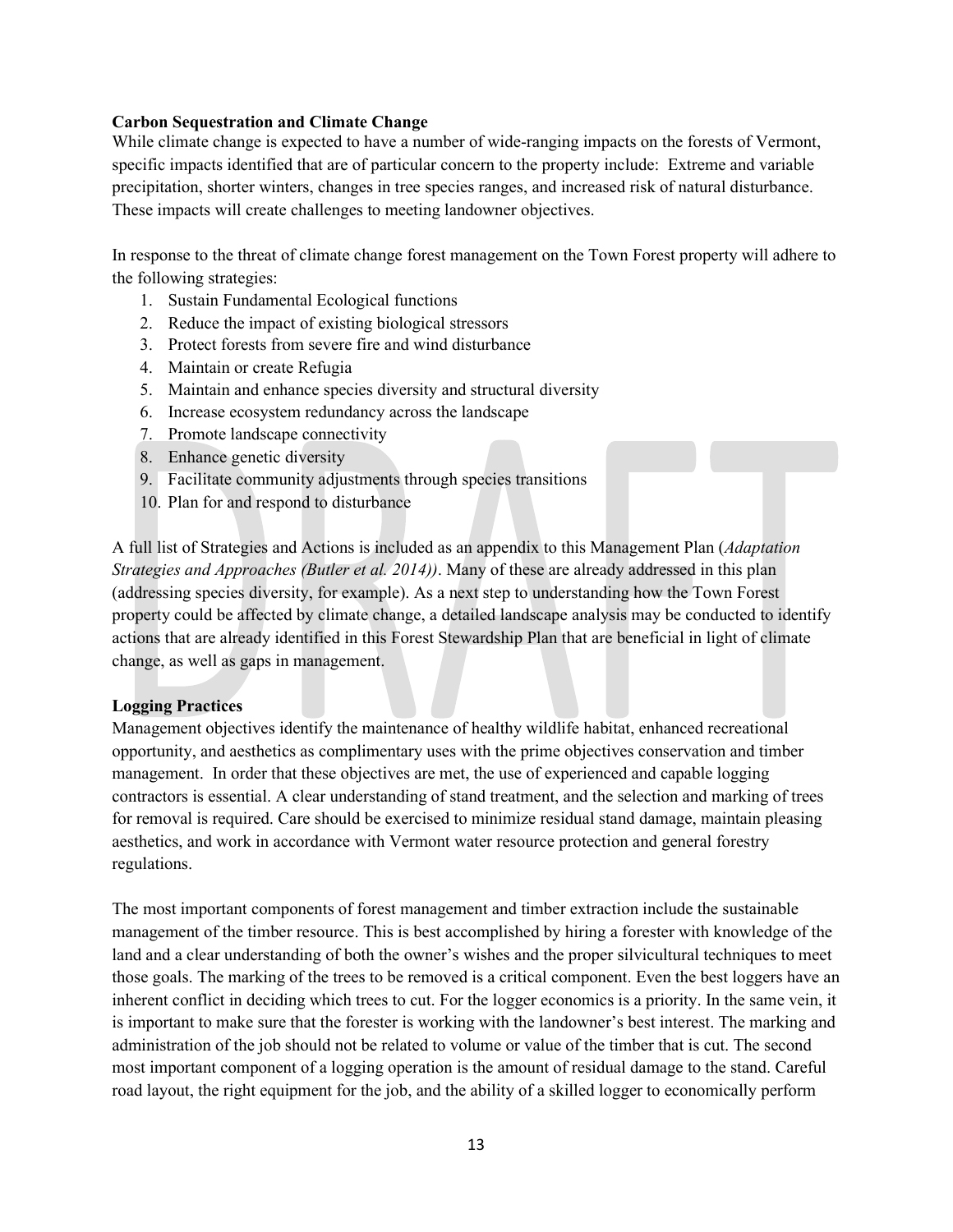the job in a careful manner will result in less damage and higher future value of the timber. The third critical component is the condition of the roads and landing during and at the end of the job. Water quality standards should be strictly kept, and the erosion controls properly placed to last until at least the next cutting cycle.

# **Boundary Maintenance**

Boundary line review and painting should be carried out on a periodic basis. Usually seven to ten years between paintings will suffice. Painting the boundary lines helps to ensure that no violation of timber rights will occur from adjoining lands. Well-maintained boundary lines also reduce the necessity for future re-survey of specific boundary lines, or the entire property. Boundary line condition on the Town Forest property ranges from fair to poor, with western and northern lines delineated by faded orange blazes and old barbed wire fencing. The class IV road forms the southern boundary, and West Hill Brook forms the eastern boundary.

To prevent future confusion over line location, it is recommended that all wooded lines be painted with good quality boundary paint on a ten-year cycle, with the next round of work due within five years of this plan. In addition, all corners should be located and painted. To prevent confusion over boundary line location it is recommended that the landowner complete a boundary line review every three or four years. During the review, note areas that require additional painting to ensure the integrity of the boundary lines.

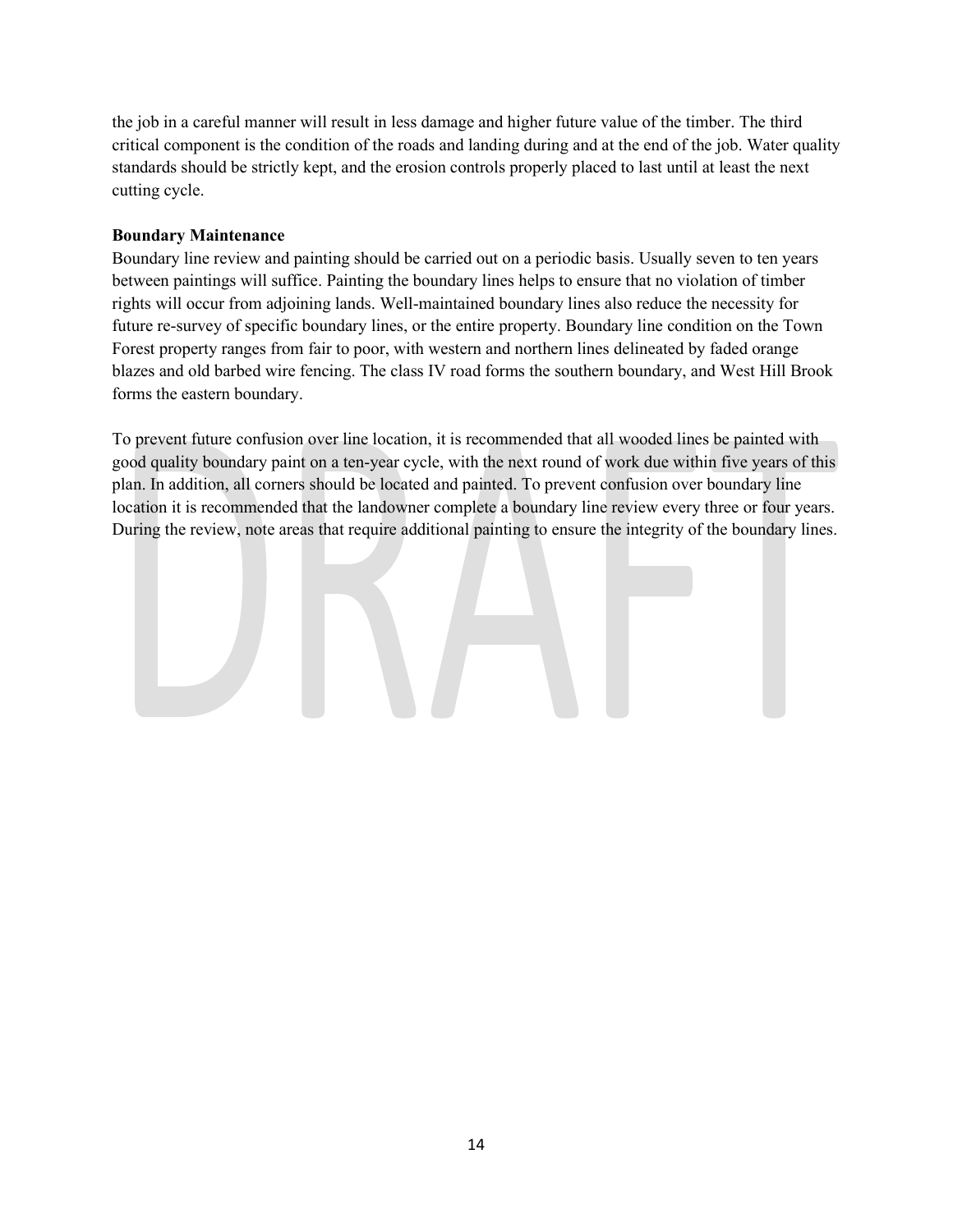#### **VI. Stand Analysis**

For management purposes, forestland is divided into stands, which are defined as areas of relative similarity (such as age, species, topography, etc.), and can be treated uniformly. Stands are identified on the Forest Stand Map located at the end of this report. The Stand Analysis for each unit is included in this section and contains a description, acreage, management objectives and recommendations. Stand analysis data, collected in the field cruise, is included to quantify the unit characteristics and monitor changes associated with future growth. The estimated sawtimber volume and cordwood volume is indicated. A total of 10 inventory plots were taken on the property, with a relative density of about one plot for every five forested acres.

It should be noted that stocking levels referring to the A, B, or C-line are given for every stand as a point of reference. These stocking levels are based on guides developed for even-aged stands and used for even-aged management. Recommended residual (post-treatment) basal areas and size distribution curves are used as a guideline for all-age forest management. The residual basal area for all-aged hardwood stands is recommended to be  $65-75$  ft<sup>2</sup>/acre; for stands with 25-65% softwood the residual basal area is recommended to be 80-120 ft<sup>2</sup>/acre. Management recommendations in this plan will utilize both evenaged and all-aged silviculture methods.

Stands are separated in part due to past logging history, but also due to soils, and the Natural Community Type that is prevalent in that stand. Natural Communities are distinguished from Stands as the stand type may be the result of human influence. Natural communities are a result of soils, weather, moisture, and glacial action and characterized as the interacting assemblage of organisms, their physical environment, and the natural processes that affect them. Stands are a result of past cutting history, age and species composition. Natural community types will be listed for each Stand where they can be determined, and are our best attempt at defining how different forest types exist naturally. Many natural resource managers are attempting to manage lands according to the natural community type and the natural disturbance regimes that affect them. Natural Community identification and descriptions are based on the book Wetland, Woodland, Wildland, A Guide to the Natural Communities of Vermont, by Elizabeth Thompson and Eric Sorenson.

Soils are one of the most important characteristics of forest ecology as the soils determine species, composition, growth rate and management strategies. There are 4 site productivity classes (rated by number I to IV, ranging from high to non-productive), which indicate the growth in volume per acre per year.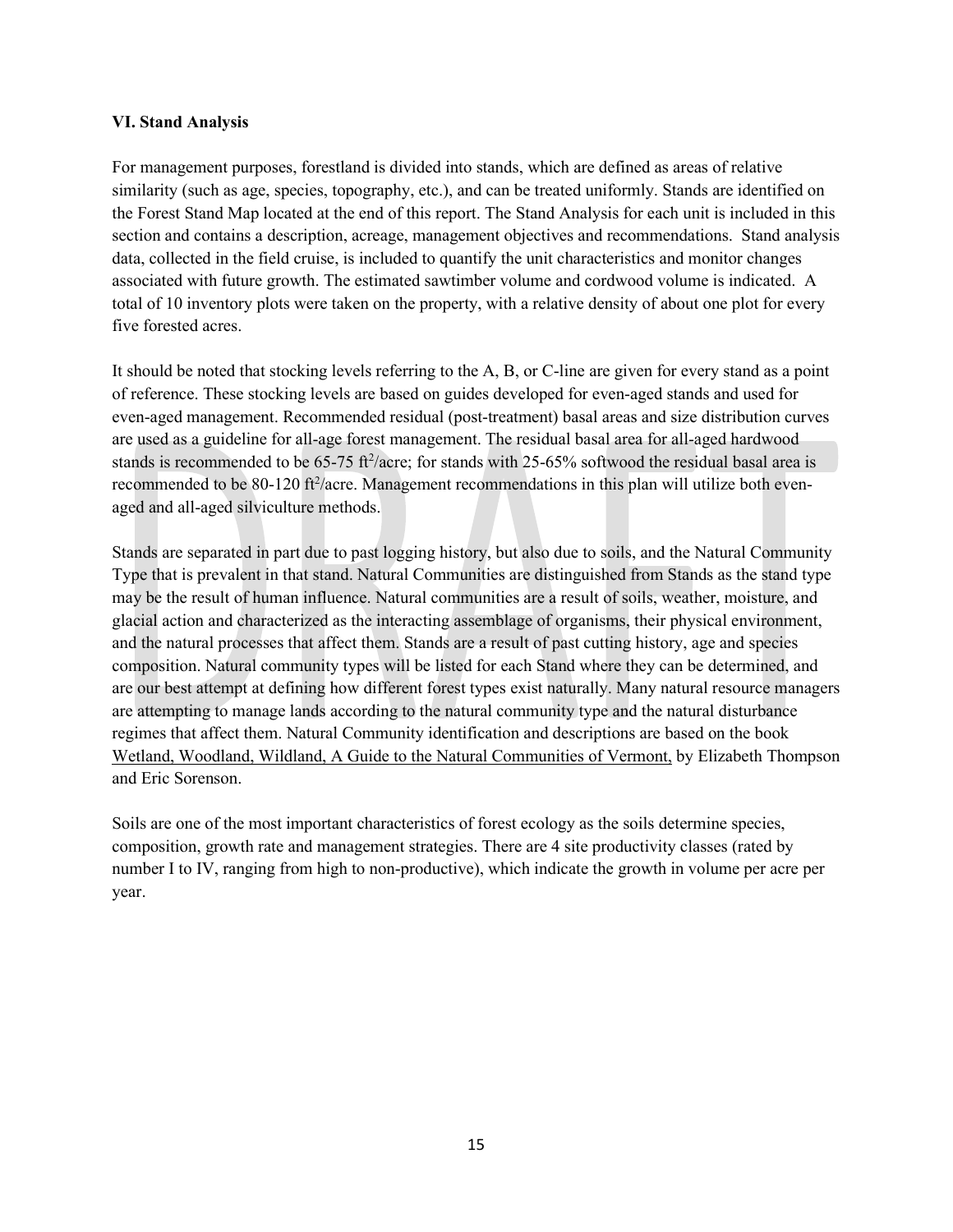| Map Area: 1                         | Acreage:              |
|-------------------------------------|-----------------------|
| <b>Stand One: Northern Hardwood</b> | <b>Data Points:</b> 2 |

**Stand Type:** Northern Hardwood (sugar maple 41% yellow birch 32%, red maple 14%, American beech 5%). Also present in the stand is black cherry, white ash, eastern hemlock, hop hornbeam, and striped maple.

**Description:** This stand is found at upper elevations in the northwestern portion of the parcel. The overstory is comprised of variable density medium to large sawtimber sized beech and maple, with ash as an associate. The co-dominant canopy features pole sized sugar maple, yellow birch, and beech. Stem quality is generally low on the older age class, with the best quality in the stand found in the pole sized yellow birch and sugar maple. The southern portion of the stand is younger with a more even-aged structure, dominated by pole sized red maple of low stem quality and cherry as a principal associate. Blue cohosh and wild leek were noted in the northeastern unit of the stand, suggesting a moderately enriched stand.

**Regeneration:** Black cherry and sugar maple seedlings are found, however deer brose is significantly reducing success. Sapling regeneration is limited primarily to beech, though pockets of sugar maple found in the midstory.

**Natural Community Classification:** *Northern Hardwood*: This is Vermont's most abundant forest community. The main tree species are sugar maple, yellow birch, and beech. Other common species include red maple, white ash, white pine, black cherry, basswood, hemlock, and red spruce. This community may have several variations depending on the differences in slope, elevation, landscape position, and soil type. Natural disturbances include small single tree gaps to large gaps caused by wind events.

**Age Structure:** even-aged/two-aged **Size Class:** poles/sawtimber

**Stocking:** Well-stocked; approaching the A-line on the even-aged Northern Hardwood stocking guide

**Approximate Stand Age:** 65-70 years

**Stand History:** This area may have been tapped at one point, with an old sugarhouse foundation found just off the parcel across the northern boundary line. The stand was logged heavily 30-40 years ago, targeting larger diameter and higher quality stems and retaining lower vigor trees of reduced timber potential.

**Forest Health:** Heavy beech bark disease is found on the species component through all size classes.

**Access Distance:** Less than one mile to all portions of the stand.

**Acceptable Growing Stock/acre:** 60 ft<sup>2</sup>/ac.

/ac. **Total including UGS/acre:** 115 ft<sup>2</sup>/ac.

**Stems/acre:** 203 **Mean Stand Diameter:** 10.0 inches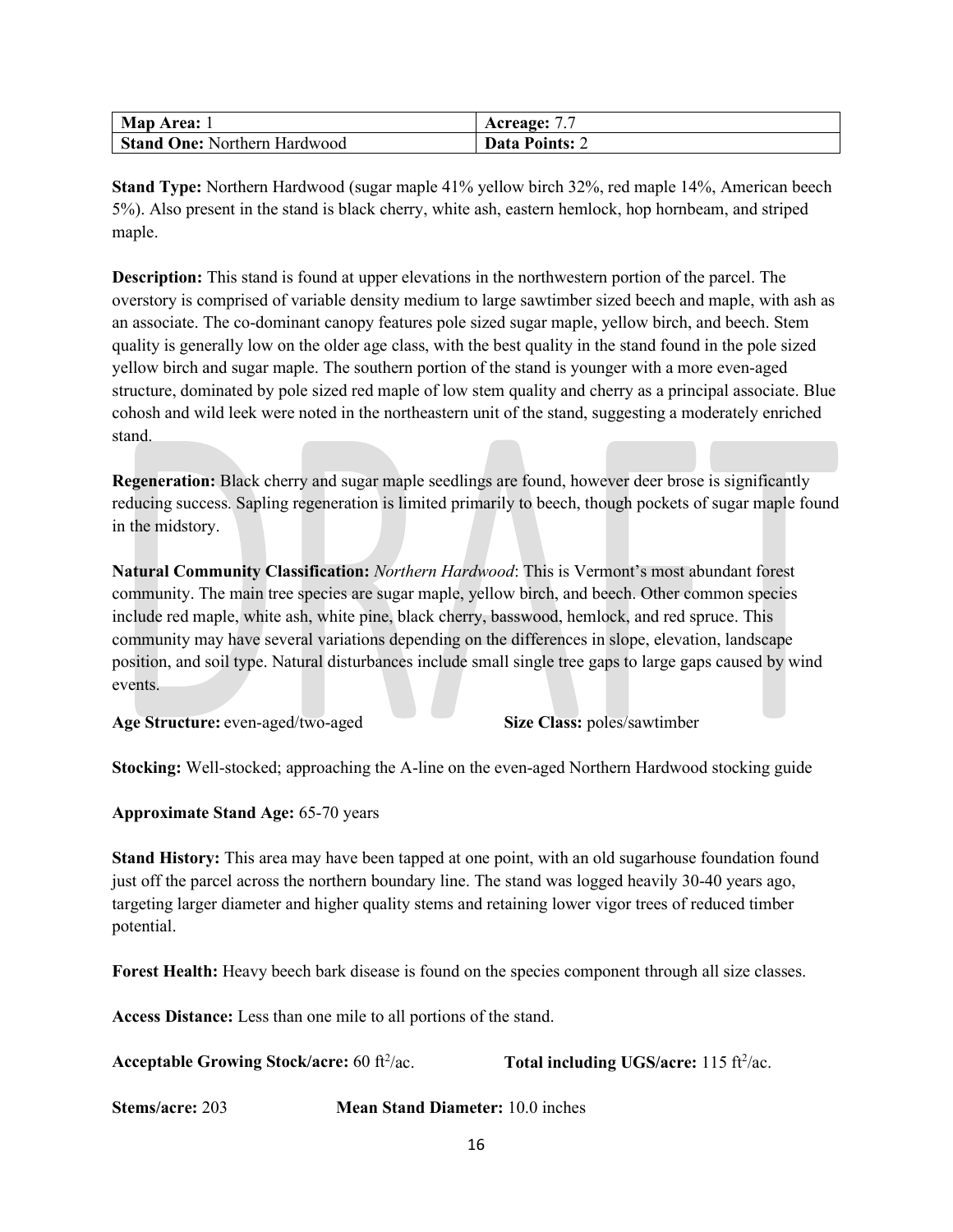| <b>Slope:</b> $15-25%$ | <b>Aspect:</b> southeast | <b>Site Index:</b> by soils                                                |
|------------------------|--------------------------|----------------------------------------------------------------------------|
| Site Class: I, II      |                          | <b>Soils:</b> Peru extremely stony fine sandy loam; Woodstock rock-outcrop |
|                        | complex                  |                                                                            |

**Management Objectives:** Manage on an uneven-aged basis for the production of high quality sawtimber and the maintenance of wildlife habitat.

**Silvicultural Prescription:** It's recommended that a Small-Group and Single-Tree Selection treatment be conducted in the stand to reduce stocking levels, maintain vigor and health on stems in the co-dominant and intermediate canopy classes, increase the structural complexity in the stand for the benefit of wildlife, and capture the value of portion of the economically mature sawtimber in the stand.

During this treatment variable sized openings should be created in the canopy ranging from 0.10 to .25 acres in size over approximately 12% of the stand (about 1 acre in total group area, or between 4-6 groups). Groups should be centered to remove clusters of high-risk, low-vigor or low-value-trees, to avoid sensitive sites, and to release advanced regeneration. Beech exhibiting beech bark disease should be targeted for removal however stems exhibiting tolerance or resistance should be retaining and released. Crop tree release may be employed in the matrix between groups to control quality in the intermediate and co-dominant canopy classes. This tending will generally be limited to along skid trails and around the edges of new groups. The residual basal area in the stand should be no lower than 70 ft $\frac{2}{a}$ c. Legacy trees such as those previously described should be maintained during the treatment, with new legacy trees designated for retention where this component is lacking. These stems may account for  $5\n-10$  ft $\frac{2}{ac}$ . of the residual basal area in the stand. Diameter distribution is described below:

|                            | <b>Present Total Basal</b><br>Area | <b>Present Acceptable</b><br><b>Basal Area</b> | <b>Target Residual Basal</b><br>Area |
|----------------------------|------------------------------------|------------------------------------------------|--------------------------------------|
| $6 - 10$ "                 |                                    |                                                |                                      |
| $12 - 14"$                 |                                    |                                                |                                      |
| $16 - 22"$                 |                                    |                                                |                                      |
| $24$ <sup>3</sup> (legacy) |                                    |                                                |                                      |

This treatment has the potential to enhance wildlife habitat for a wide range of species, including number of forest songbird species of concern, specifically Eastern Wood-Pewee, Black-throated Blue Warbler and Veery.

**Product:** Sawtimber, pulp, cordwood

**Sawtimber Volume/acre:** 3,192 bd.ft/ac. **Cordwood Volume/acre:** 14 cords/ac.

**Cutting Cycle:** 12-15 years **Desired Diameter:** 22 inches sugar maple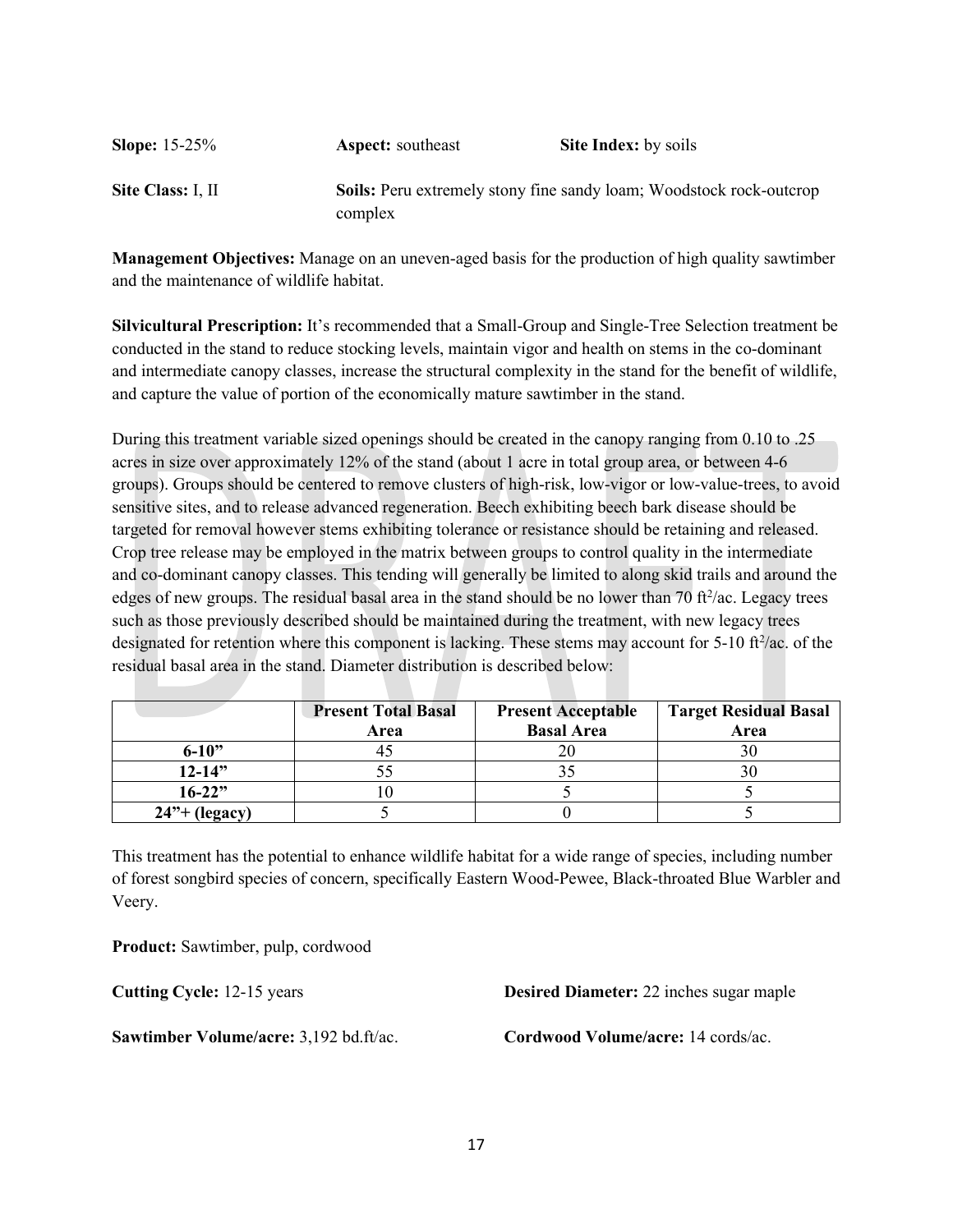| <b>Map Area: 2</b>                        | Acreage: 32.9         |
|-------------------------------------------|-----------------------|
| <b>Stand Two: Spruce-Hemlock-Hardwood</b> | <b>Data Points: 6</b> |

**Stand Type:** Spruce-Hemlock-Hardwood (eastern hemlock 30%, red spruce 29%, red maple 24%, yellow birch 5%, black cherry 4%). Also present in the stand is sugar maple, big tooth aspen, white ash, balsam fir, and striped maple.

**Description:** This stand encompasses the majority of the parcel. The overstory features variable density medium to large sawtimber hemlock through the dominant canopy, higher density west with hemlock in eastern areas found more in small inclusions. Stem quality is variable/low. Red spruce is found through the co-dominant canopy, heaviest east. Pole sized yellow birch, red maple (or variable/low quality), spruce, and hemlock comprise the intermediate canopy. Yellow birch pole development is greatest in openings created during the last harvest on the parcel. Scattered large diameter, open grown red maple are also found. A number of ephemeral streams and seeps are found. Heavy moose browse was noted on hobble bush found throughout the understory.

**Regeneration:** Good; the understory is generally well-stocked with red spruce and hemlock, as well as balsam fir, beech, and yellow birch.

**Natural Community Classification:** *Red Spruce-Northern Hardwood*: This is a variable community where softwoods and hardwoods occur in mixed stands and persist over time. They occur on locally shallow soils or on especially moist soils. They are found in the coldest regions of Vermont and located on either well-drained Knolls, or on moderately well-drained glacial till soils with a hardpan at 18-24 inches. The hardpan accounts for an increased moisture content. The species composition is typically red spruce, beech, yellow birch, and sugar maple, with white ash on richer sites, and red maple in younger stands. -and/or- *Hemlock-Northern Hardwood*: This forest community has a mix of species with 25-75% hardwood. It is more often found where the soils have a lower nutrient content. Soils are also usually well-drained to excessively drained. Species found in this forest community include red maple, beech, red pine, white pine, paper birch, red spruce, and in some climates red oak. The disturbance regime is similar to Northern Hardwood forest. This community needs to be further studied to determine long term successional trends.

**Age Structure:** two-aged/uneven-aged **Size Class:** poles/sawtimber

**Stocking:** Well-stocked; approaching the A-line on the even-aged Mixedwood stocking guide

**Approximate Stand Age:** 55-60 years old

**Stand History:** This stand was harvested 30-40 years ago. All merchantable red spruce was removed at that time, leaving a poor-quality red maple overstory with pockets of hemlock. Harvesting was conducted at variable density at upper elevations, targeting larger diameter and higher quality stems.

**Forest Health:** No significant forest health issues were noted in the stand during the present inventory.

**Access Distance:** Less than one mile to all portions of the stand.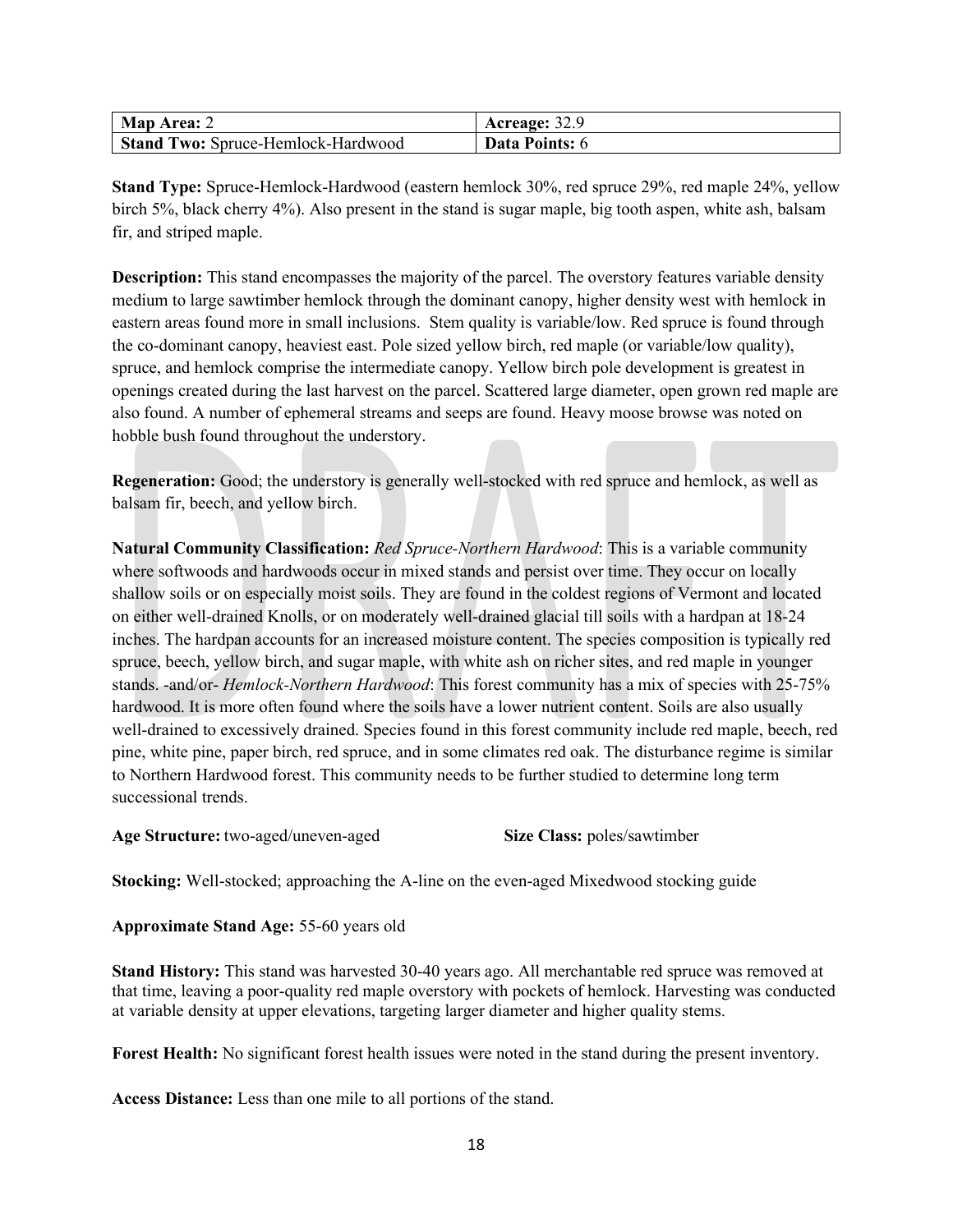**Acceptable Growing Stock/acre: 90 ft<sup>2</sup>/ac.** 

/ac. **Total including UGS/acre:** 153 ft<sup>2</sup>/ac.

| Stems/acre: 267   | <b>Mean Stand Diameter:</b> 10.5 inches    |                                                                                |  |
|-------------------|--------------------------------------------|--------------------------------------------------------------------------------|--|
| Slope: $3-25%$    | <b>Aspect:</b> east                        | <b>Site Index:</b> by soils                                                    |  |
| Site Class: II, I | sandy loam; Woodstock rock-outcrop complex | <b>Soils:</b> Peru extremely stony fine sandy loam; Cabot extremely stony fine |  |

**Management Objectives:** Manage on an uneven-aged basis for the production of quality wood products and the maintenance of wildlife habitat.

**Silvicultural Prescription:** It is recommended that a Group Selection treatment be conducted in the stand to reduce stocking levels, release high quality spruce and hemlock regeneration in the midstory, increase the percentage of quality growing stock, and further diversify stand structure for the benefit of wildlife. Groups ranging from  $\frac{1}{4}$  acre to  $\frac{1}{2}$  acre may be harvested across approximately 15% of the stand (approximately 5 acres in total group area), centered in concentrations of low quality overstory red maple or hemlock, or where dense softwood regeneration is found, as well as to avoid sensitive sites and seeps. Within groups all low-quality stems  $> 1$ " should be cut, with exception of retained legacy individuals in larger groups. Crop Tree Release may be conducted in the stand matrix between groups to maintain vigor on high quality yellow birch poles developing in the intermediate and co-dominant canopy classes. Between 15-30 stems per acre should be selected to receive a 10-ft. crown touching release on 2-3 sides. A portion of the worst quality cut stems may be cut and left in the woods to contribute to coarse woody debris volumes, and/or girdled to create standing snags. The residual basal area in the stand should be no lower than 100 ft<sup>2</sup>/ac. This treatment has the potential to benefit a host of wildlife species, including interior forest songbirds of concern eastern wood-pewee, black throated green warbler, wood thrush, and Canada warbler.

**Product:** Sawtimber, pulp, cordwood

**Cutting Cycle:** 12-15 years **Diameter:** 16-18 inches red spruce, 20 inches hemlock

**Sawtimber Volume/acre:** 4,280 bd.ft/ac. **Cordwood Volume/acre:** 20 cords/ac.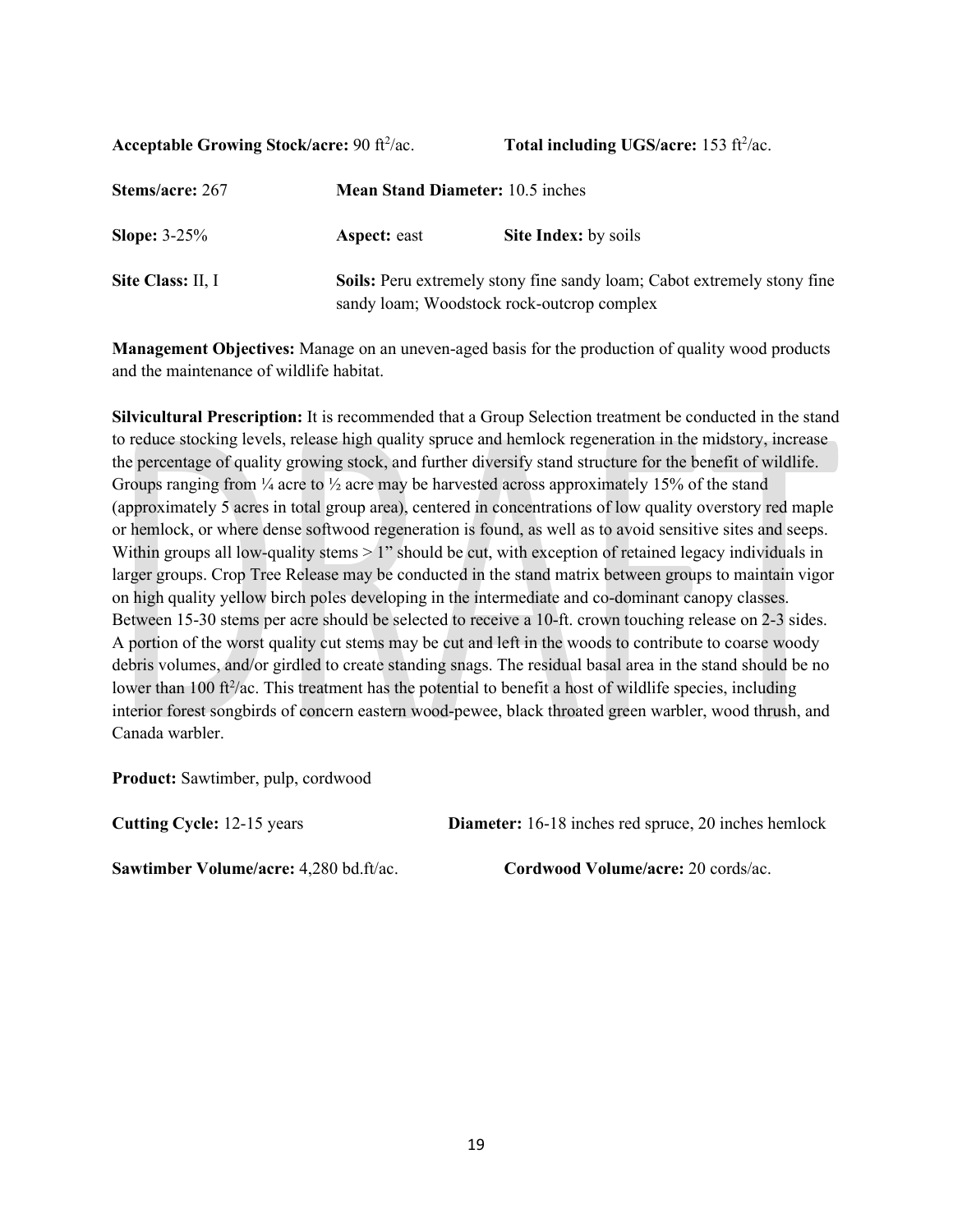| Map Area: 3                                  | Acreage: 1.8                 |
|----------------------------------------------|------------------------------|
| <b>Stand Three: Norway Spruce Plantation</b> | <b>Data Points:</b> $\angle$ |

**Stand Type:** Norway Spruce Plantation (Norway spruce 100%).

**Description:** This stand is comprised of pole and sawtimber sized Norway spruce. Stem quality varies, but crowns are generally small given tree height. Stems in the intermediate canopy exhibit signs of suppression and decline. The midstory and understory are devoid of growth, giving the stand almost no structural variability.

**Regeneration:** Inadequate; little vegetation is found in the understory.

**Natural Community Classification:** Somewhat unclear given the present condition, but likely to develop into a *Red Spruce-Northern Hardwood* natural community of variant.

**Age Structure:** even-aged **Size Class:** poles/small sawtimber

**Stocking:** Well-stocked; between the A and B-lines on the even-aged managed spruce stocking guide

**Approximate Stand Age:** 55-60 years

**Stand History:** This stand was planted in the early 1960s. No treatment has occurred in the stand since.

**Forest Health:** Some damage to the top leaders of these trees by white pine weevil has left some stems crooked or with multiple stems.

**Access Distance:** Less than ½ mile to all portion of the stand.

| Total including UGS/acre: 210 ft <sup>2</sup> /ac. |
|----------------------------------------------------|
|                                                    |

| Stems/acre: 295        | <b>Mean Stand Diameter: 11.4 inches</b> |                             |
|------------------------|-----------------------------------------|-----------------------------|
| Slope: $0-3\%$         | <b>Aspect:</b> east                     | <b>Site Index:</b> by soils |
| <b>Site Class: III</b> | Soils: Rumney variant, silt loam        |                             |

**Management Objectives:** Manage on an uneven-aged basis for the production the enhancement of wildlife habitat and the production of high-quality wood products.

**Silvicultural Prescription:** An Overstory Removal with Reserves may be conducted in the stand to convert the stand to a more native suite of species and create an area of young forest/early successional habitat to primary species of concern, including American woodcock, ruffed grouse, and chestnut sided warbler. Approximately 6 reserve overstory trees per acre may be left for structure diversity, perch trees, a seed source, and to eventually become snag trees and/or woody debris. These reserve trees should be left in small groups of approximately 3-56 trees rather than single trees to provide small islands of micro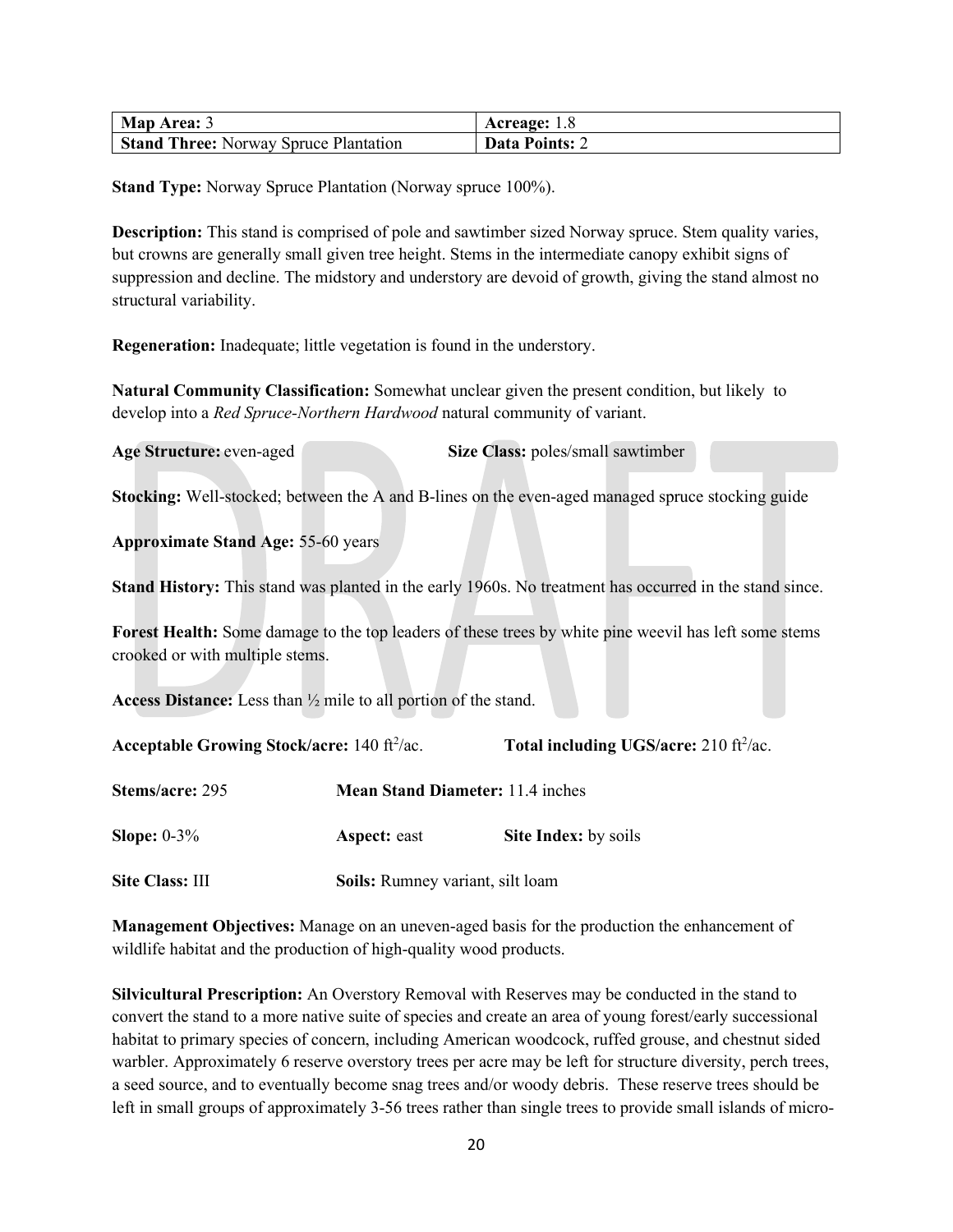habitat. This aggregation retention can produce habitat patches in the stand where the microclimate is more like the pre-harvest forest than dispersed reserves. The groups dispersed throughout the stand will also minimize competition between individual songbirds for perching and foraging. The residual basal area should be around 30  $\text{ft}^2/\text{acre}$ .

If possible, it is recommended that the proposed harvest be conducted with a low-impact mechanized cutto-length system, retaining all branches and fine woody material in the stand which reducing impact to the understory. A small CTL operation would be ideally suited to the work, and likely increase the margins on the timber sale.

It is recommended that following the harvest northern red oak be underplanted in the stand to introduce the species, which is both beneficial to wildlife and considered a 'climate change winner'. It is recommended that 200 oak stems be established within the area if feasible.

A small portion of this stand may be developed into a larger parking are and trail-head for enhanced recreational access.

**Product:** Sawtimber, pulp

**Cutting Cycle:** 12-15+ years **Desired Diameter:** 22 inches maple/oak

**Sawtimber Volume/acre:** 13,474 bd.ft/ac. **Cordwood Volume/acre:** 32 cords/ac.